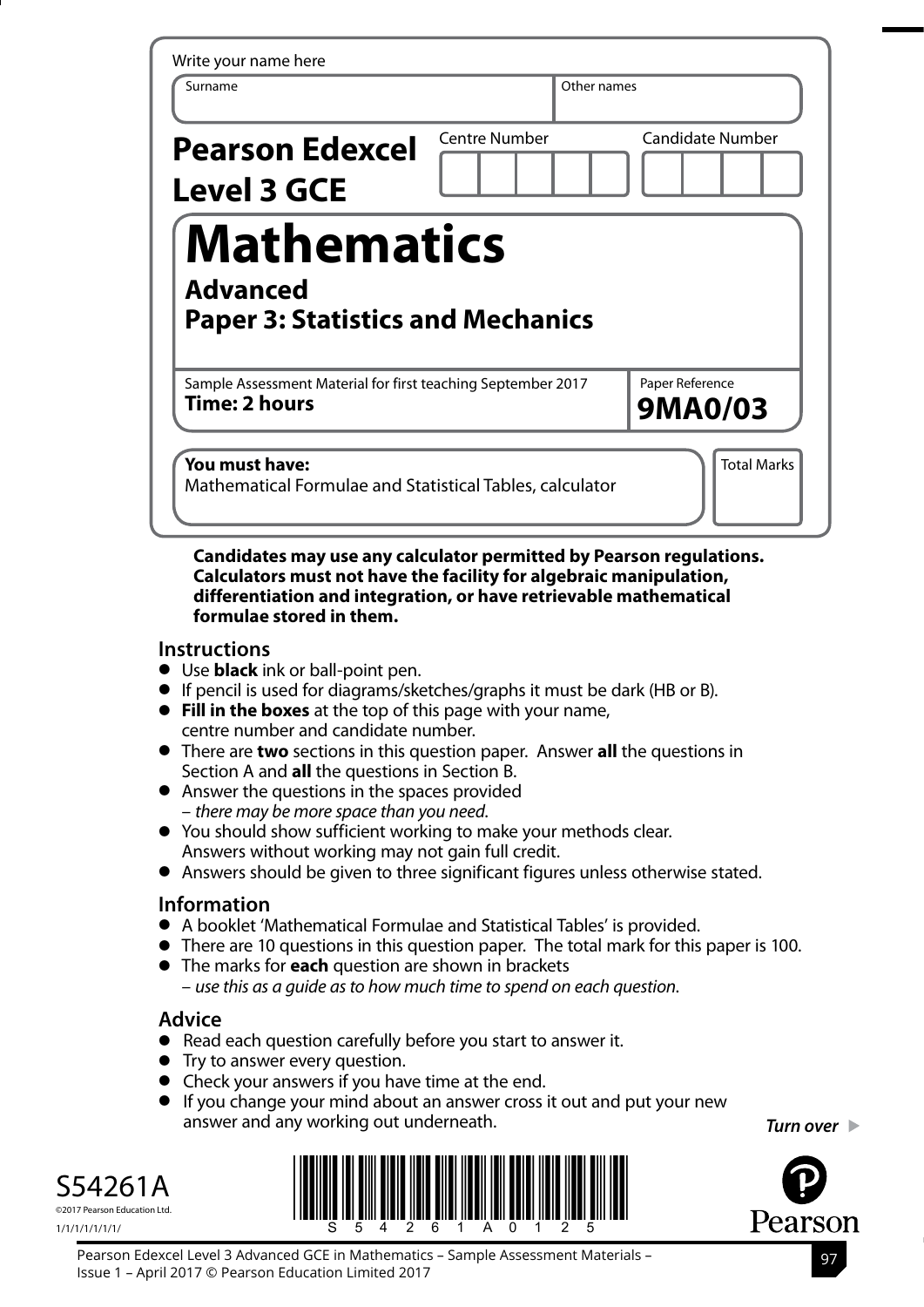## **SECTION A: STATISTICS**

#### Answer ALL questions. Write your answers in the spaces provided.

1. The number of hours of sunshine each day,  $y$ , for the month of July at Heathrow are summarised in the table below

| <b>Hours</b>     |  |  | $0 \le y < 5$   $5 \le y < 8$   $8 \le y < 11$   $11 \le y < 12$   $12 \le y < 14$ |
|------------------|--|--|------------------------------------------------------------------------------------|
| <b>Frequency</b> |  |  |                                                                                    |

A histogram was drawn to represent these data. The  $8 \le y < 11$  group was represented by a bar of width 1.5 cm and height 8 cm.

- (a) Find the width and the height of the  $0 \le y < 5$  group.
- (b) Use your calculator to estimate the mean and the standard deviation of the number of hours of sunshine each day, for the month of July at Heathrow. Give your answers to 3 significant figures.

The mean and standard deviation for the number of hours of daily sunshine for the same month in Hurn are 5.98 hours and 4.12 hours respectably.

Thomas believes that the further south you are the more consistent should be the number of hours of daily sunshine.

- (c) State, giving a reason, whether or not the calculations in part (b) support Thomas' helief.
- (d) Estimate the number of days in July at Heathrow where the number of hours of sunshine is more than 1 standard deviation above the mean

Helen models the number of hours of sunshine each day, for the month of July at Heathrow by  $N(6.6, 3.7<sup>2</sup>)$ .

- (e) Use Helen's model to predict the number of days in July at Heathrow when the number of hours of sunshine is more than 1 standard deviation above the mean.
- (f) Use your answers to part (d) and part (e) to comment on the suitability of Helen's model.
- $(1)$

 $(2)$ 

 $(3)$ 

 $(3)$ 

 $(2)$ 

 $(2)$ 

**DONOLONGEMENT HIS AREA**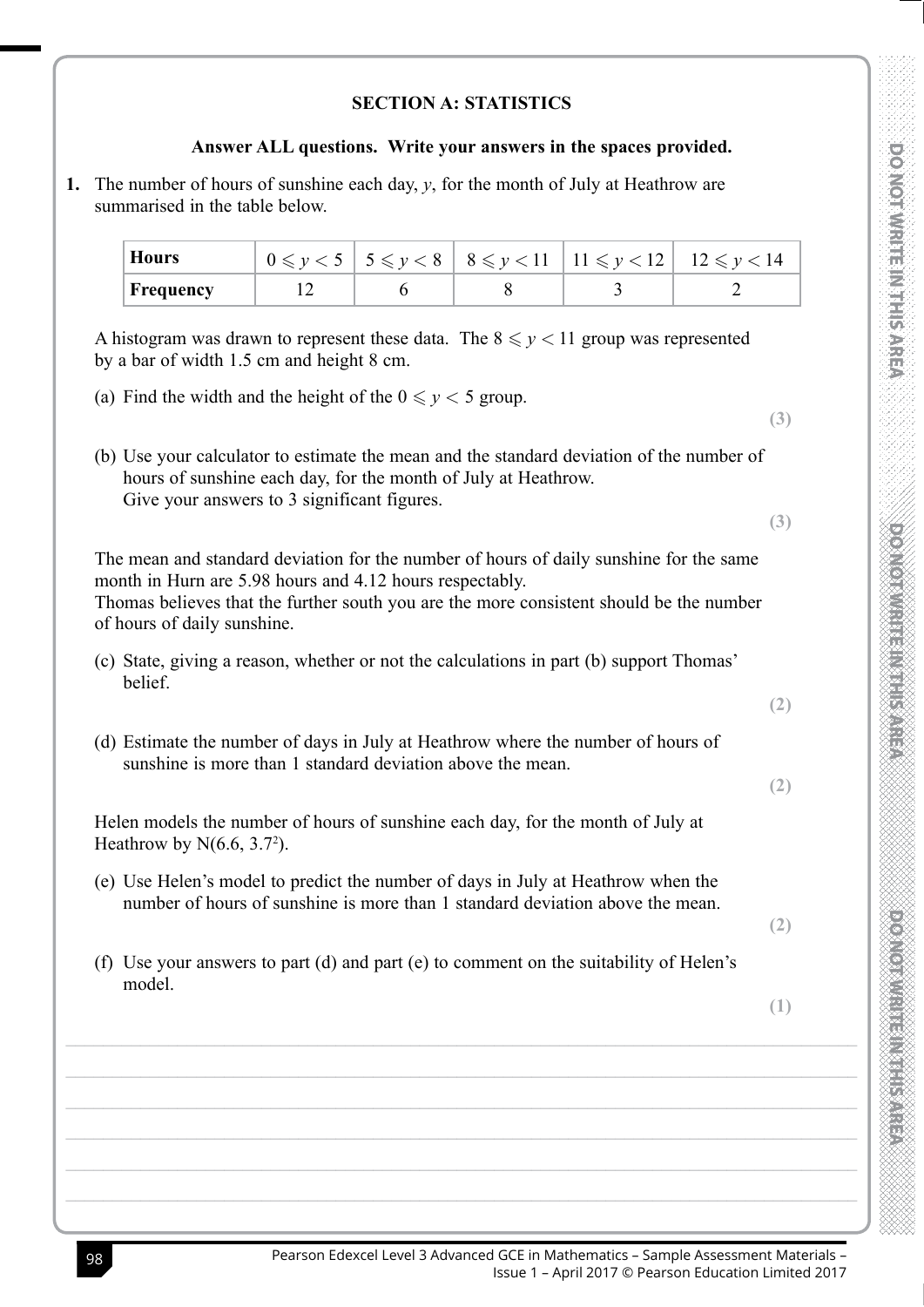|                           | <b>Question 1 continued</b>        |
|---------------------------|------------------------------------|
|                           |                                    |
|                           |                                    |
|                           |                                    |
| <b>DONOTIVILLE NEWSER</b> |                                    |
|                           |                                    |
|                           |                                    |
|                           |                                    |
|                           |                                    |
|                           |                                    |
|                           |                                    |
|                           |                                    |
|                           |                                    |
|                           |                                    |
|                           |                                    |
|                           |                                    |
|                           |                                    |
|                           |                                    |
|                           |                                    |
|                           |                                    |
|                           |                                    |
|                           |                                    |
|                           |                                    |
|                           |                                    |
|                           |                                    |
|                           |                                    |
|                           |                                    |
|                           |                                    |
|                           |                                    |
|                           |                                    |
|                           |                                    |
|                           |                                    |
|                           |                                    |
|                           |                                    |
|                           |                                    |
|                           |                                    |
|                           |                                    |
|                           |                                    |
|                           |                                    |
|                           |                                    |
|                           |                                    |
|                           |                                    |
|                           |                                    |
|                           |                                    |
|                           |                                    |
|                           |                                    |
|                           |                                    |
|                           |                                    |
|                           |                                    |
|                           |                                    |
|                           |                                    |
|                           |                                    |
|                           |                                    |
|                           |                                    |
|                           |                                    |
|                           |                                    |
|                           |                                    |
|                           |                                    |
|                           |                                    |
|                           |                                    |
|                           |                                    |
|                           |                                    |
|                           |                                    |
|                           |                                    |
|                           |                                    |
|                           |                                    |
|                           |                                    |
|                           |                                    |
|                           |                                    |
|                           |                                    |
|                           |                                    |
|                           |                                    |
|                           |                                    |
|                           | (Total for Question 1 is 13 marks) |
|                           |                                    |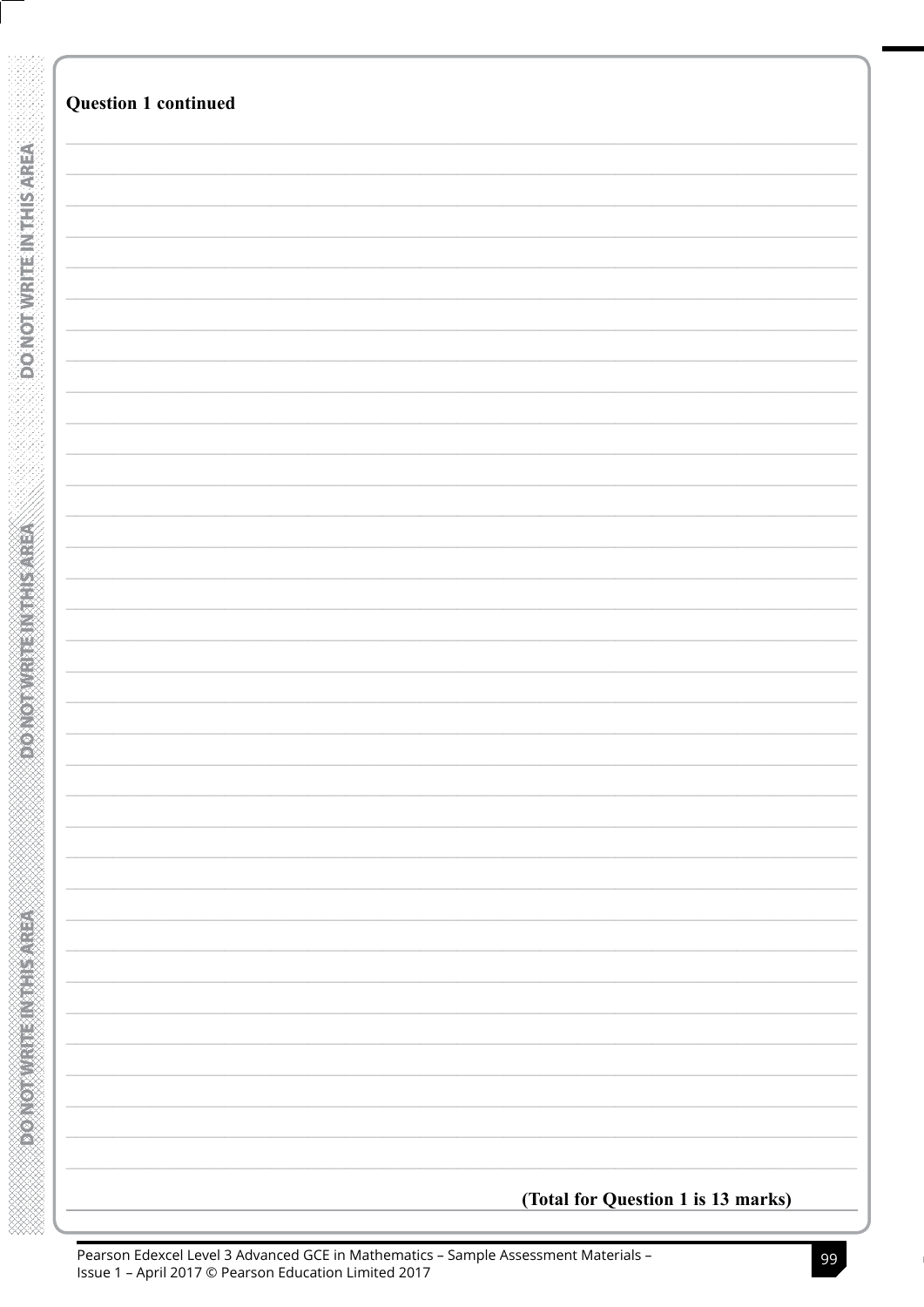2. A meteorologist believes that there is a relationship between the daily mean windspeed,  $w \text{ kn}$ , and the daily mean temperature,  $t^{\circ}$ C. A random sample of 9 consecutive days is taken from past records from a town in the UK in July and the relevant data is given in the table below.

The meteorologist calculated the product moment correlation coefficient for the 9 days and obtained  $r = 0.609$ 

- (a) Explain why a linear regression model based on these data is unreliable on a dav when the mean temperature is 24  $^{\circ}$ C
- (b) State what is measured by the product moment correlation coefficient.
- (c) Stating your hypotheses clearly test, at the 5% significance level, whether or not the product moment correlation coefficient for the population is greater than zero.

 $(3)$ 

 $(1)$ 

 $(1)$ 

**DONOLONGEMENT HIS AREA** 

Using the same 9 days a location from the large data set gave  $\bar{t} = 27.2$  and  $\bar{w} = 3.5$ 

(d) Using your knowledge of the large data set, suggest, giving your reason, the location that gave rise to these statistics.

 $(1)$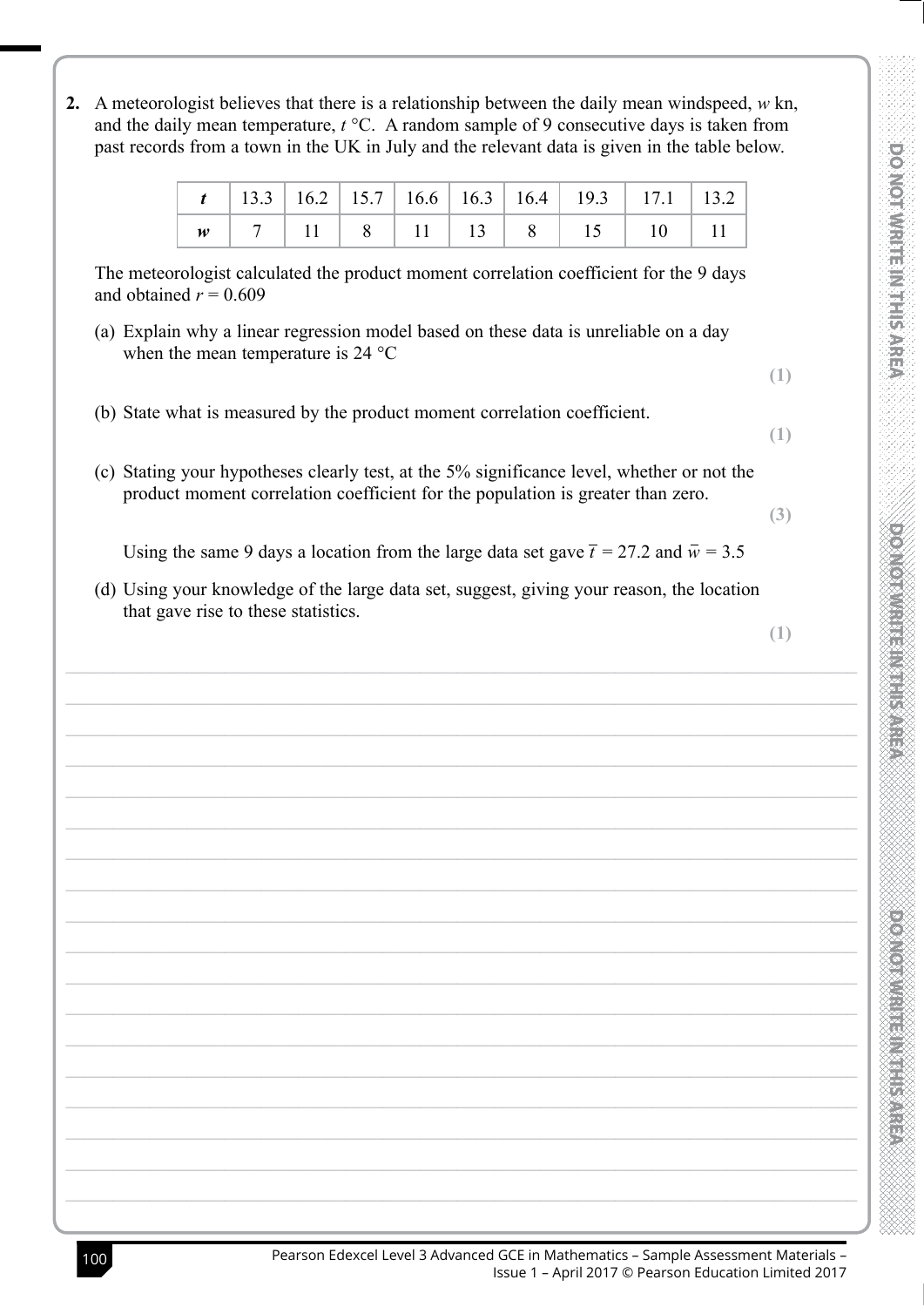| <b>Question 2 continued</b>       |
|-----------------------------------|
|                                   |
|                                   |
|                                   |
|                                   |
|                                   |
|                                   |
|                                   |
|                                   |
|                                   |
|                                   |
|                                   |
|                                   |
|                                   |
|                                   |
|                                   |
|                                   |
|                                   |
|                                   |
|                                   |
|                                   |
|                                   |
|                                   |
|                                   |
|                                   |
|                                   |
|                                   |
|                                   |
|                                   |
|                                   |
|                                   |
|                                   |
|                                   |
|                                   |
|                                   |
|                                   |
|                                   |
|                                   |
|                                   |
|                                   |
|                                   |
|                                   |
|                                   |
|                                   |
|                                   |
|                                   |
|                                   |
|                                   |
|                                   |
|                                   |
|                                   |
|                                   |
|                                   |
|                                   |
|                                   |
|                                   |
|                                   |
|                                   |
|                                   |
|                                   |
|                                   |
|                                   |
|                                   |
|                                   |
|                                   |
|                                   |
|                                   |
|                                   |
| (Total for Question 2 is 6 marks) |
|                                   |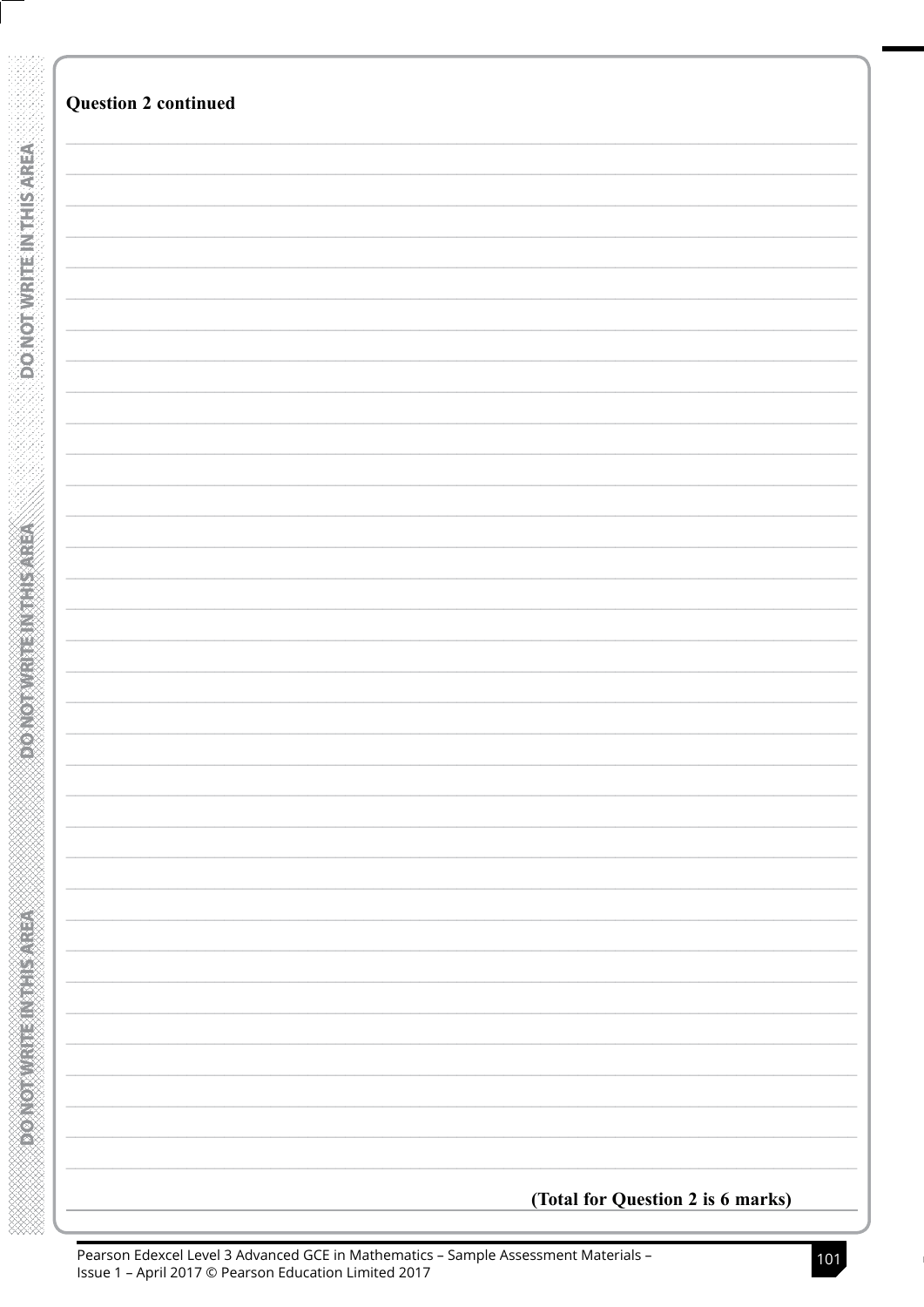| 3. A machine cuts strips of metal to length $L$ cm, where $L$ is normally distributed with<br>standard deviation 0.5 cm.                                                               |     |  |
|----------------------------------------------------------------------------------------------------------------------------------------------------------------------------------------|-----|--|
| Strips with length either less than 49 cm or greater than 50.75 cm cannot be used.                                                                                                     |     |  |
| Given that 2.5% of the cut lengths exceed 50.98 cm,                                                                                                                                    |     |  |
| (a) find the probability that a randomly chosen strip of metal can be used.                                                                                                            | (5) |  |
| Ten strips of metal are selected at random.                                                                                                                                            |     |  |
| (b) Find the probability fewer than 4 of these strips cannot be used.                                                                                                                  | (2) |  |
| A second machine cuts strips of metal of length $X$ cm, where $X$ is normally distributed<br>with standard deviation 0.6 cm                                                            |     |  |
| A random sample of 15 strips cut by this second machine was found to have a mean<br>length of 50.4 cm                                                                                  |     |  |
| (c) Stating your hypotheses clearly and using a 1% level of significance, test whether or not<br>the mean length of all the strips, cut by the second machine, is greater than 50.1 cm |     |  |
|                                                                                                                                                                                        | (5) |  |
|                                                                                                                                                                                        |     |  |
|                                                                                                                                                                                        |     |  |
|                                                                                                                                                                                        |     |  |
|                                                                                                                                                                                        |     |  |
|                                                                                                                                                                                        |     |  |
|                                                                                                                                                                                        |     |  |
|                                                                                                                                                                                        |     |  |
|                                                                                                                                                                                        |     |  |
|                                                                                                                                                                                        |     |  |
|                                                                                                                                                                                        |     |  |
|                                                                                                                                                                                        |     |  |
|                                                                                                                                                                                        |     |  |
|                                                                                                                                                                                        |     |  |
|                                                                                                                                                                                        |     |  |
|                                                                                                                                                                                        |     |  |
|                                                                                                                                                                                        |     |  |
|                                                                                                                                                                                        |     |  |
|                                                                                                                                                                                        |     |  |
|                                                                                                                                                                                        |     |  |
|                                                                                                                                                                                        |     |  |
|                                                                                                                                                                                        |     |  |
|                                                                                                                                                                                        |     |  |

K.<br>Ko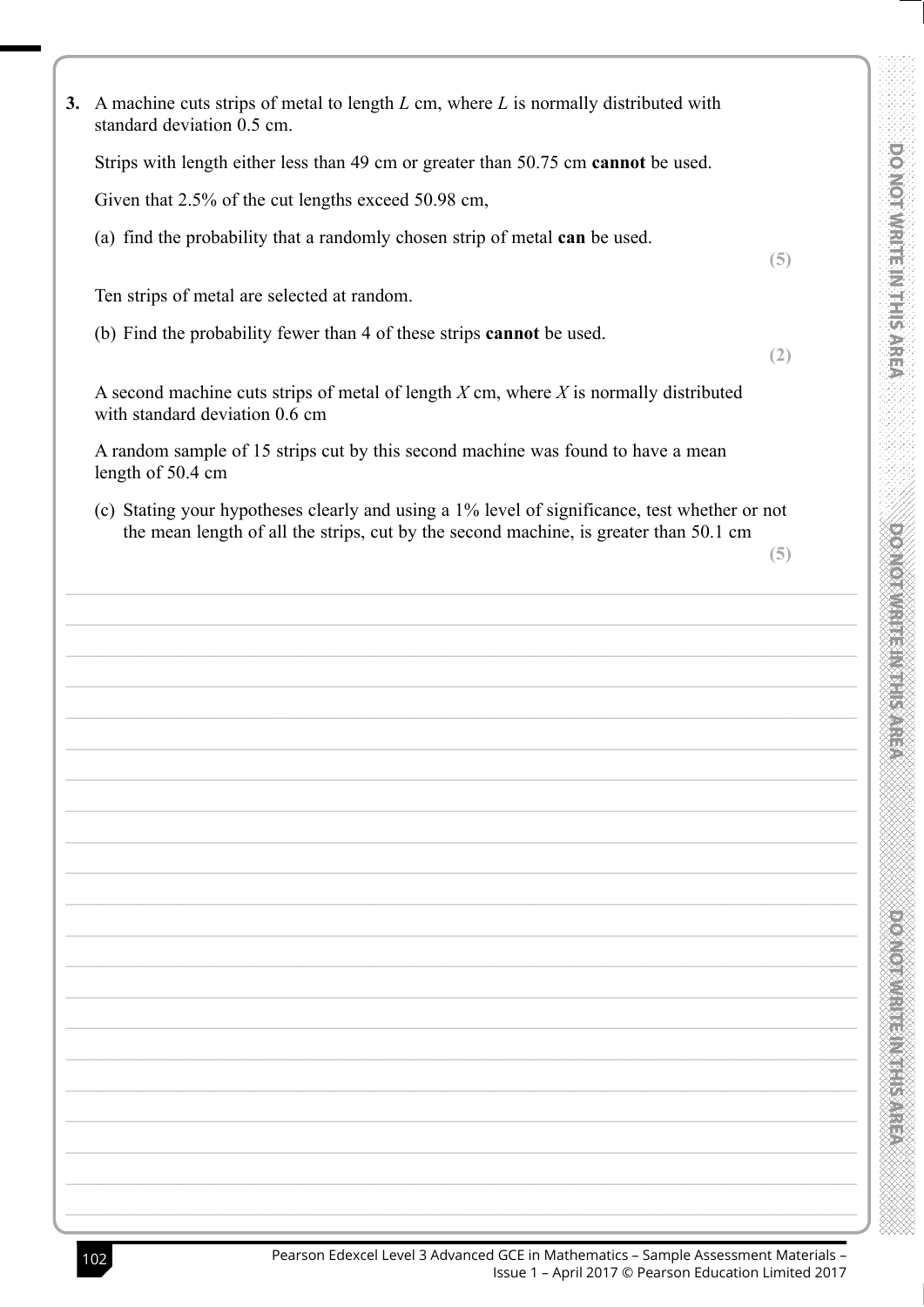| (Total for Question 3 is 12 marks) |
|------------------------------------|
|                                    |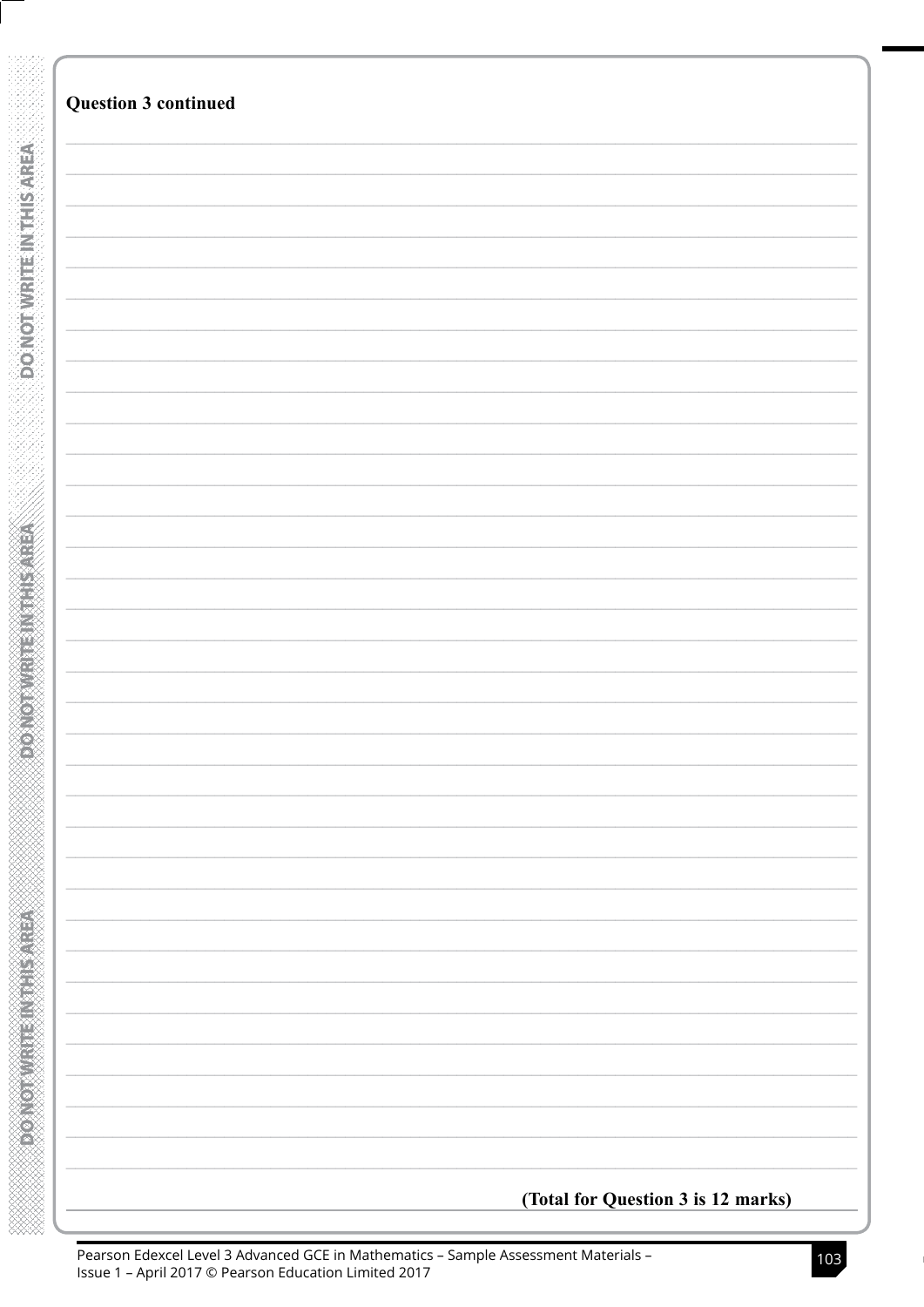|  | 4. | Given that |  |
|--|----|------------|--|
|--|----|------------|--|

 $P(A) = 0.35$  $P(B) = 0.45$ and  $P(A \cap B) = 0.13$ 

find

(a)  $P(A' | B')$ 

(b) Explain why the events  $A$  and  $B$  are not independent.

| The event C has $P(C) = 0.20$ |  |  |  |
|-------------------------------|--|--|--|
|-------------------------------|--|--|--|

The events  $A$  and  $C$  are mutually exclusive and the events  $B$  and  $C$  are statistically independent.

(c) Draw a Venn diagram to illustrate the events  $A$ ,  $B$  and  $C$ , giving the probabilities for each region.

(d) Find  $P([B \cup C]')$ 

 $(2)$ 

 $(1)$ 

**PONONES HELP HELP STREP** 

 $(5)$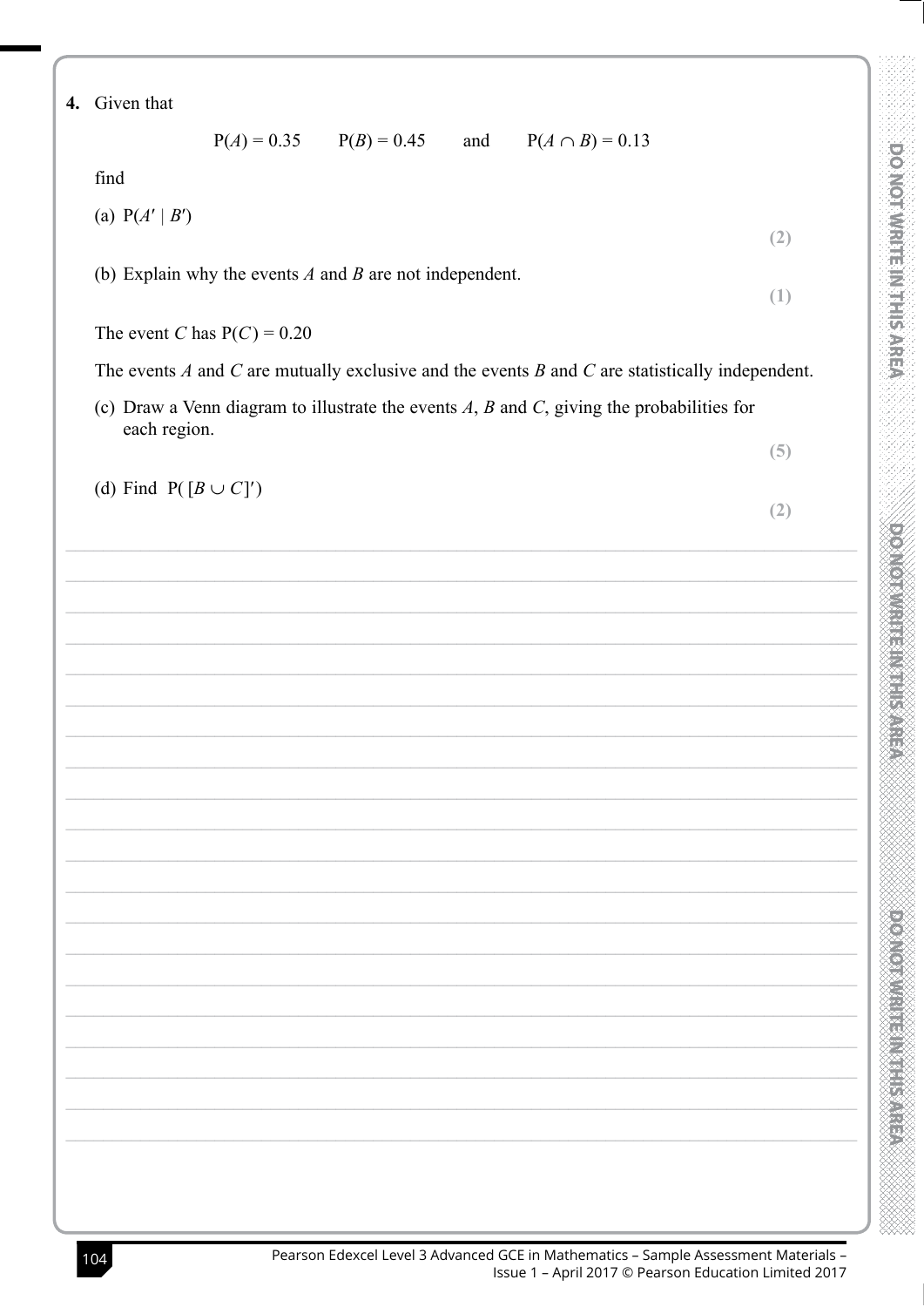|                    | <b>Question 4 continued</b>        |
|--------------------|------------------------------------|
|                    |                                    |
|                    |                                    |
|                    |                                    |
|                    |                                    |
|                    |                                    |
|                    |                                    |
|                    |                                    |
|                    |                                    |
|                    |                                    |
|                    |                                    |
|                    |                                    |
|                    |                                    |
|                    |                                    |
|                    |                                    |
|                    |                                    |
|                    |                                    |
|                    |                                    |
|                    |                                    |
|                    |                                    |
|                    |                                    |
|                    |                                    |
|                    |                                    |
|                    |                                    |
|                    |                                    |
|                    |                                    |
|                    |                                    |
| <b>TAURE ANNES</b> |                                    |
|                    |                                    |
|                    |                                    |
|                    |                                    |
|                    |                                    |
|                    |                                    |
|                    |                                    |
|                    |                                    |
|                    |                                    |
|                    |                                    |
|                    |                                    |
|                    |                                    |
|                    |                                    |
|                    |                                    |
|                    |                                    |
|                    |                                    |
|                    |                                    |
|                    |                                    |
|                    |                                    |
|                    |                                    |
|                    |                                    |
|                    |                                    |
|                    |                                    |
|                    |                                    |
|                    |                                    |
|                    |                                    |
|                    |                                    |
|                    |                                    |
|                    |                                    |
|                    |                                    |
|                    |                                    |
|                    |                                    |
|                    |                                    |
|                    |                                    |
|                    |                                    |
|                    |                                    |
|                    | (Total for Question 4 is 10 marks) |
|                    |                                    |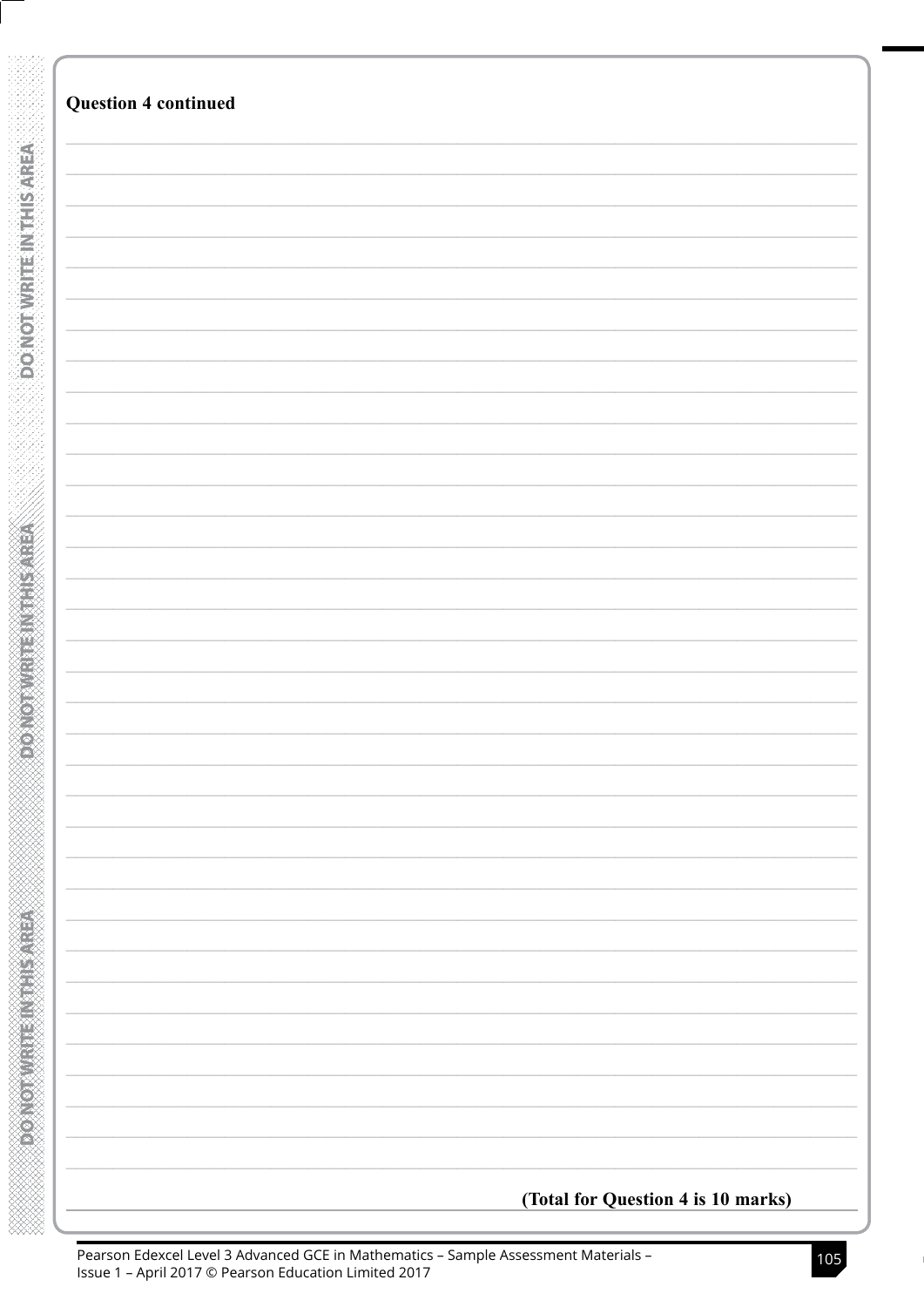| 5. | A company sells seeds and claims that 55% of its pea seeds germinate.                                                                                |     |
|----|------------------------------------------------------------------------------------------------------------------------------------------------------|-----|
|    | (a) Write down a reason why the company should not justify their claim by testing all the<br>pea seeds they produce.                                 |     |
|    |                                                                                                                                                      | (1) |
|    | A random selection of the pea seeds is planted in 10 trays with 24 seeds in each tray.                                                               |     |
|    | (b) Assuming that the company's claim is correct, calculate the probability that in at least<br>half of the trays 15 or more of the seeds germinate. |     |
|    |                                                                                                                                                      | (3) |
|    | (c) Write down two conditions under which the normal distribution may be used as an                                                                  |     |
|    | approximation to the binomial distribution.                                                                                                          | (1) |
|    | A random sample of 240 pea seeds was planted and 150 of these seeds germinated.                                                                      |     |
|    | (d) Assuming that the company's claim is correct, use a normal approximation to find the                                                             |     |
|    | probability that at least 150 pea seeds germinate.                                                                                                   | (3) |
|    | (e) Using your answer to part (d), comment on whether or not the proportion of the                                                                   |     |
|    | company's pea seeds that germinate is different from the company's claim of 55%                                                                      | (1) |
|    |                                                                                                                                                      |     |
|    |                                                                                                                                                      |     |
|    |                                                                                                                                                      |     |
|    |                                                                                                                                                      |     |
|    |                                                                                                                                                      |     |
|    |                                                                                                                                                      |     |
|    |                                                                                                                                                      |     |
|    |                                                                                                                                                      |     |
|    |                                                                                                                                                      |     |
|    |                                                                                                                                                      |     |
|    |                                                                                                                                                      |     |
|    |                                                                                                                                                      |     |
|    |                                                                                                                                                      |     |
|    |                                                                                                                                                      |     |
|    |                                                                                                                                                      |     |
|    |                                                                                                                                                      |     |
|    |                                                                                                                                                      |     |
|    |                                                                                                                                                      |     |
|    |                                                                                                                                                      |     |

**POLONES HER VEHICLE**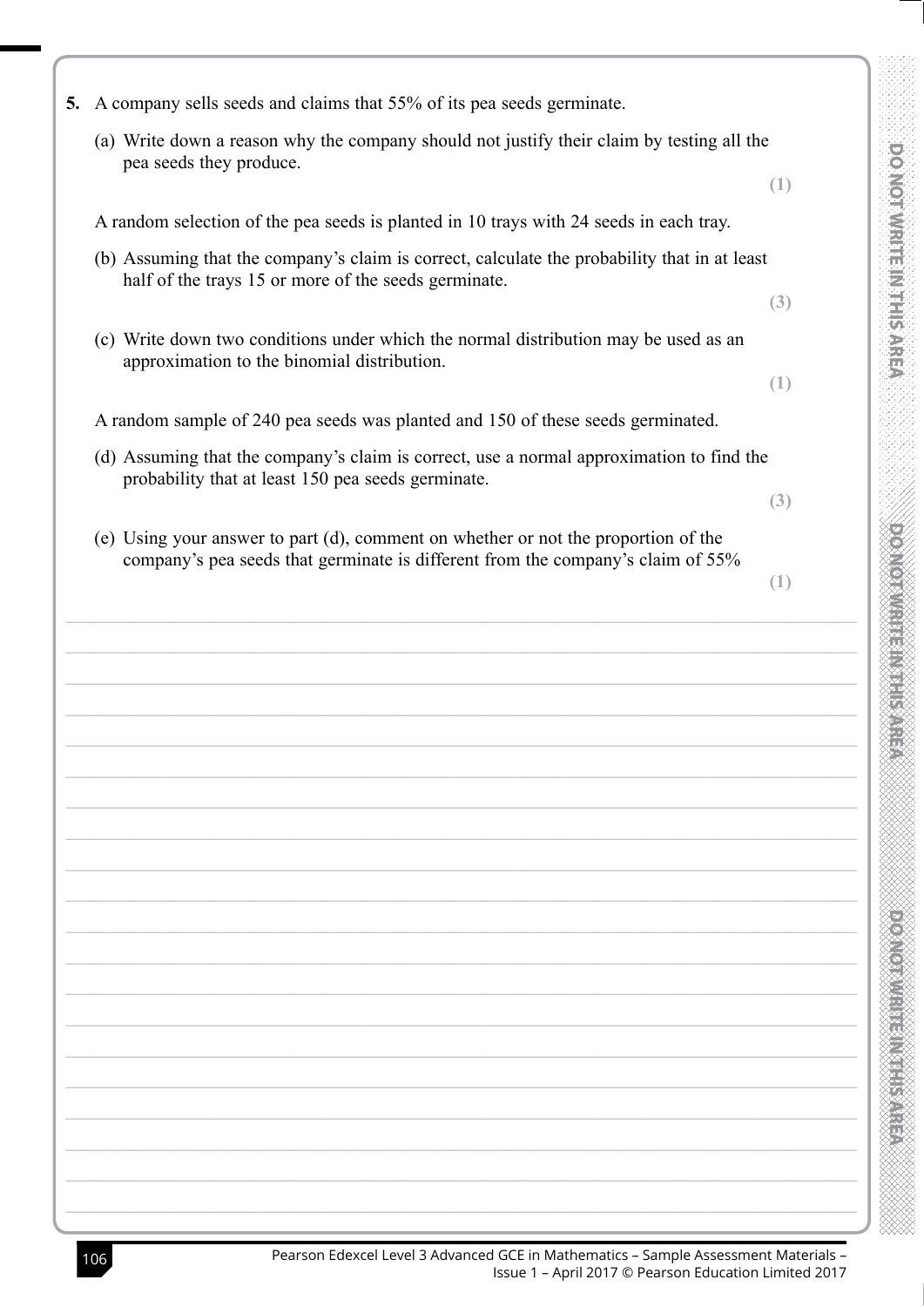| <b>Question 5 continued</b> |                                   |
|-----------------------------|-----------------------------------|
|                             |                                   |
|                             |                                   |
|                             |                                   |
|                             |                                   |
|                             |                                   |
|                             |                                   |
|                             |                                   |
|                             |                                   |
|                             |                                   |
|                             |                                   |
|                             |                                   |
|                             |                                   |
|                             |                                   |
|                             |                                   |
|                             |                                   |
|                             |                                   |
|                             |                                   |
|                             |                                   |
|                             |                                   |
|                             |                                   |
|                             |                                   |
|                             |                                   |
|                             |                                   |
|                             |                                   |
|                             |                                   |
|                             |                                   |
|                             |                                   |
|                             |                                   |
|                             |                                   |
|                             |                                   |
|                             |                                   |
|                             |                                   |
|                             |                                   |
|                             | (Total for Question 5 is 9 marks) |

**DONOTAVRITEIN THIS AREA**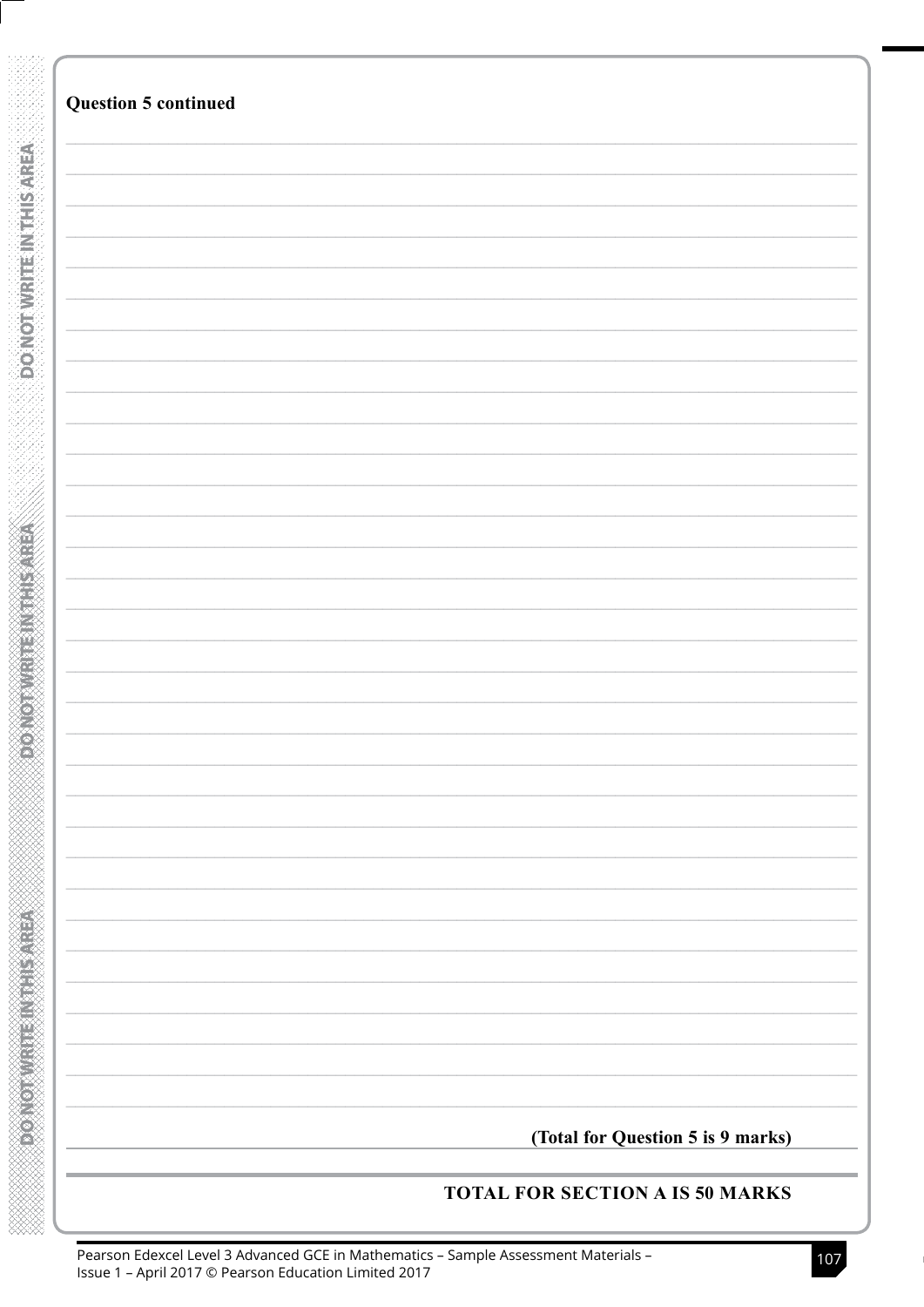### **SECTION B: MECHANICS**

## Answer ALL questions. Write your answers in the spaces provided.

Unless otherwise indicated, whenever a numerical value of g is required, take  $g = 9.8$  m s<sup>-2</sup> and give your answer to either 2 significant figures or 3 significant figures.

6. At time t seconds, where  $t \ge 0$ , a particle P moves so that its acceleration **a** m s<sup>-2</sup> is given by

$$
\mathbf{a} = 5t\mathbf{i} - 15t^{\frac{1}{2}}\mathbf{j}
$$

When  $t = 0$ , the velocity of P is 20i m s<sup>-1</sup>

Find the speed of P when  $t = 4$ 

|  | ٠ |  |
|--|---|--|
|  |   |  |
|  |   |  |
|  | I |  |

**DONOTHERNES WREA** 

e<br>Ka

| Pearson Edexcel Level 3 Advanced GCE in Mathematics - Sample Assessment Materials - |                                                       |
|-------------------------------------------------------------------------------------|-------------------------------------------------------|
|                                                                                     | Issue 1 – April 2017 © Pearson Education Limited 2017 |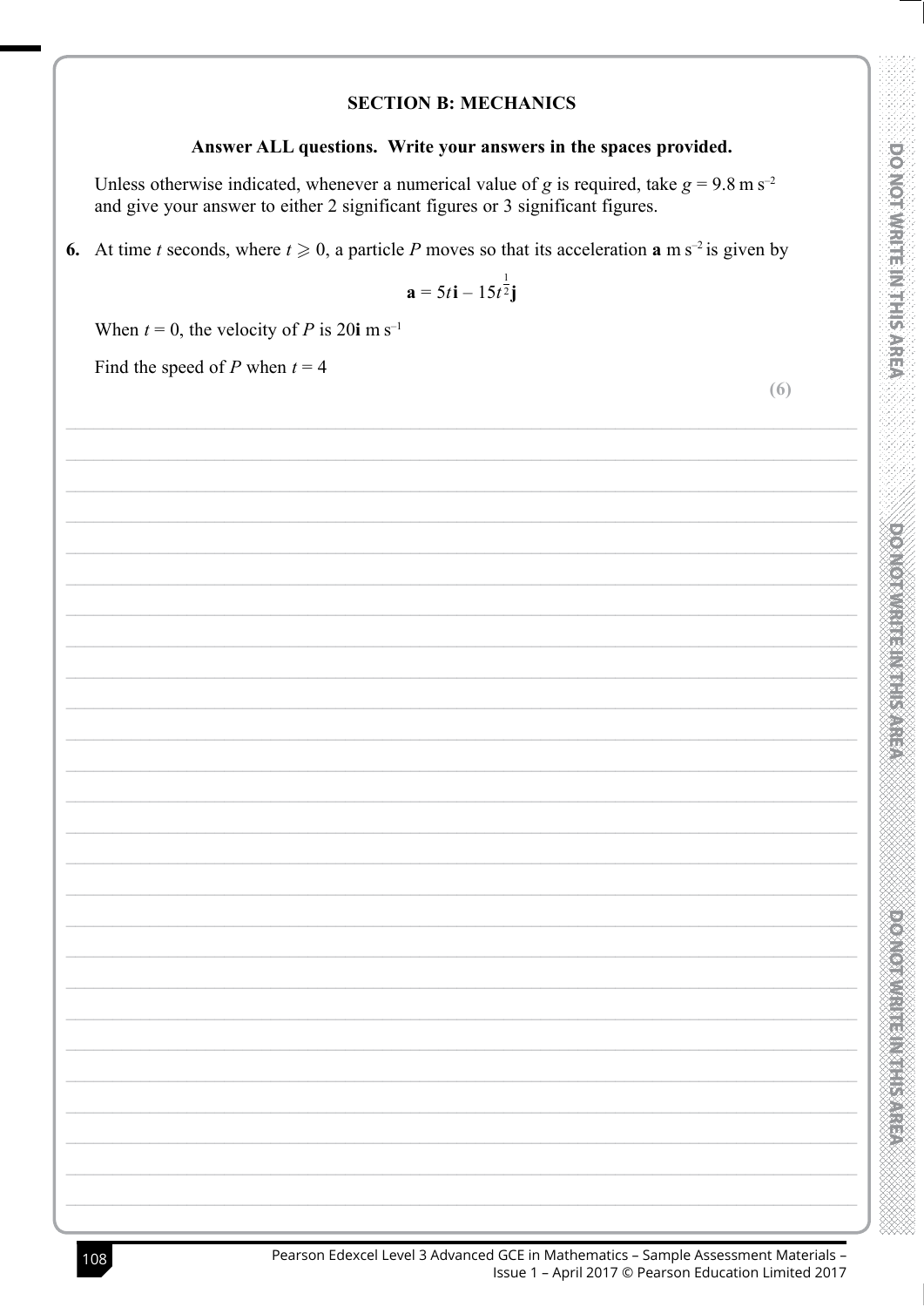| <b>Question 6 continued</b>       |
|-----------------------------------|
|                                   |
|                                   |
|                                   |
|                                   |
|                                   |
|                                   |
|                                   |
|                                   |
|                                   |
|                                   |
|                                   |
|                                   |
|                                   |
|                                   |
|                                   |
|                                   |
|                                   |
|                                   |
|                                   |
|                                   |
|                                   |
|                                   |
|                                   |
|                                   |
|                                   |
|                                   |
|                                   |
|                                   |
|                                   |
|                                   |
|                                   |
|                                   |
|                                   |
|                                   |
|                                   |
|                                   |
|                                   |
|                                   |
|                                   |
|                                   |
|                                   |
|                                   |
|                                   |
|                                   |
|                                   |
|                                   |
|                                   |
|                                   |
|                                   |
|                                   |
|                                   |
|                                   |
|                                   |
|                                   |
|                                   |
|                                   |
|                                   |
|                                   |
|                                   |
|                                   |
|                                   |
|                                   |
|                                   |
| (Total for Question 6 is 6 marks) |
|                                   |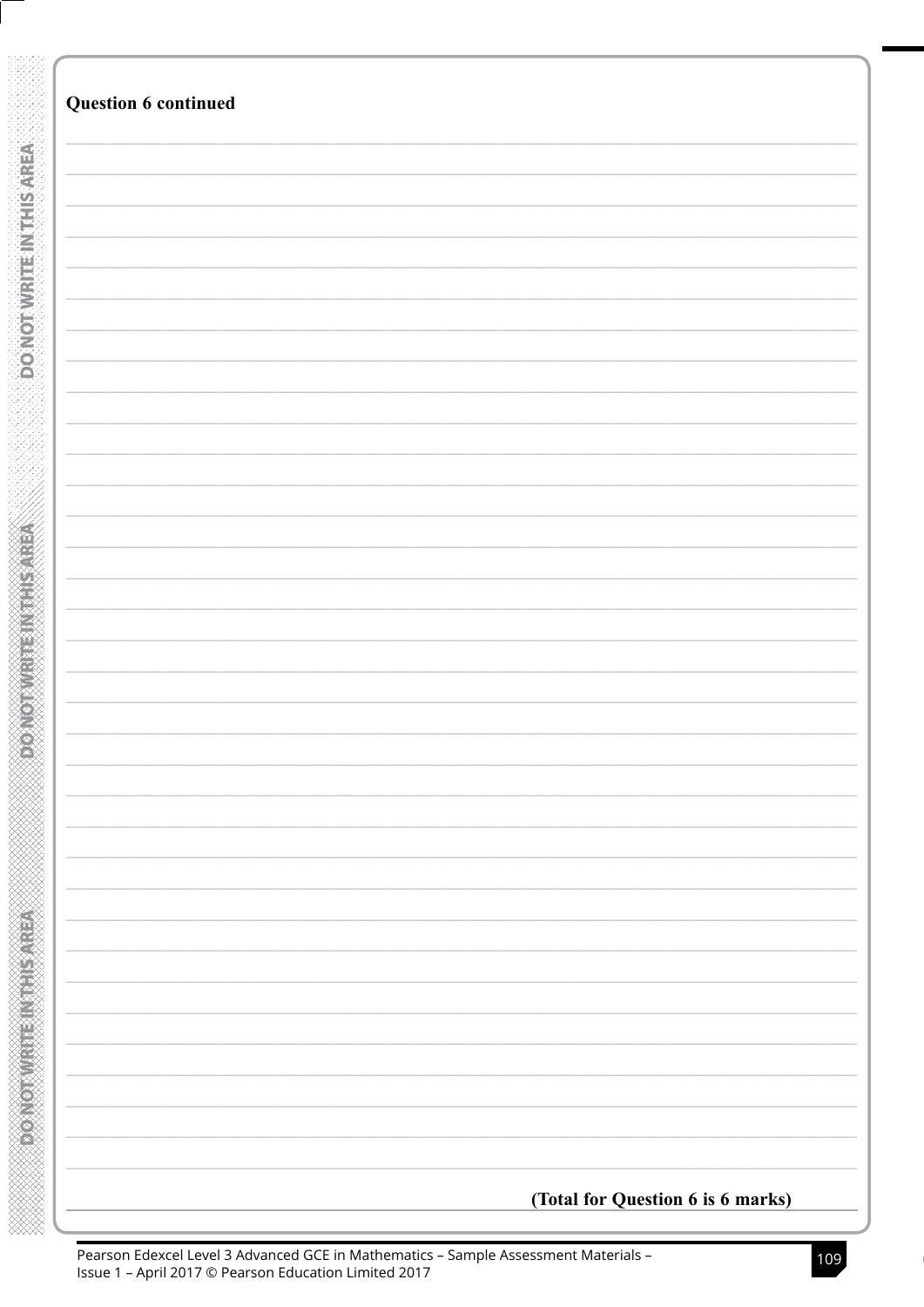| 7. A rough plane is inclined to the horizontal at an angle $\alpha$ , where tan $\alpha = \frac{3}{4}$ .      |
|---------------------------------------------------------------------------------------------------------------|
| A particle of mass $m$ is placed on the plane and then projected up a line of greatest slope<br>of the plane. |
| The coefficient of friction between the particle and the plane is $\mu$ .                                     |

The particle moves up the plane with a constant deceleration of  $\frac{4}{5}$  g.

(a) Find the value of  $\mu$ .

 $(6)$ 

**DONOTIVE HINE HIS AREA** 

The particle comes to rest at the point  $A$  on the plane.

(b) Determine whether the particle will remain at  $A$ , carefully justifying your answer.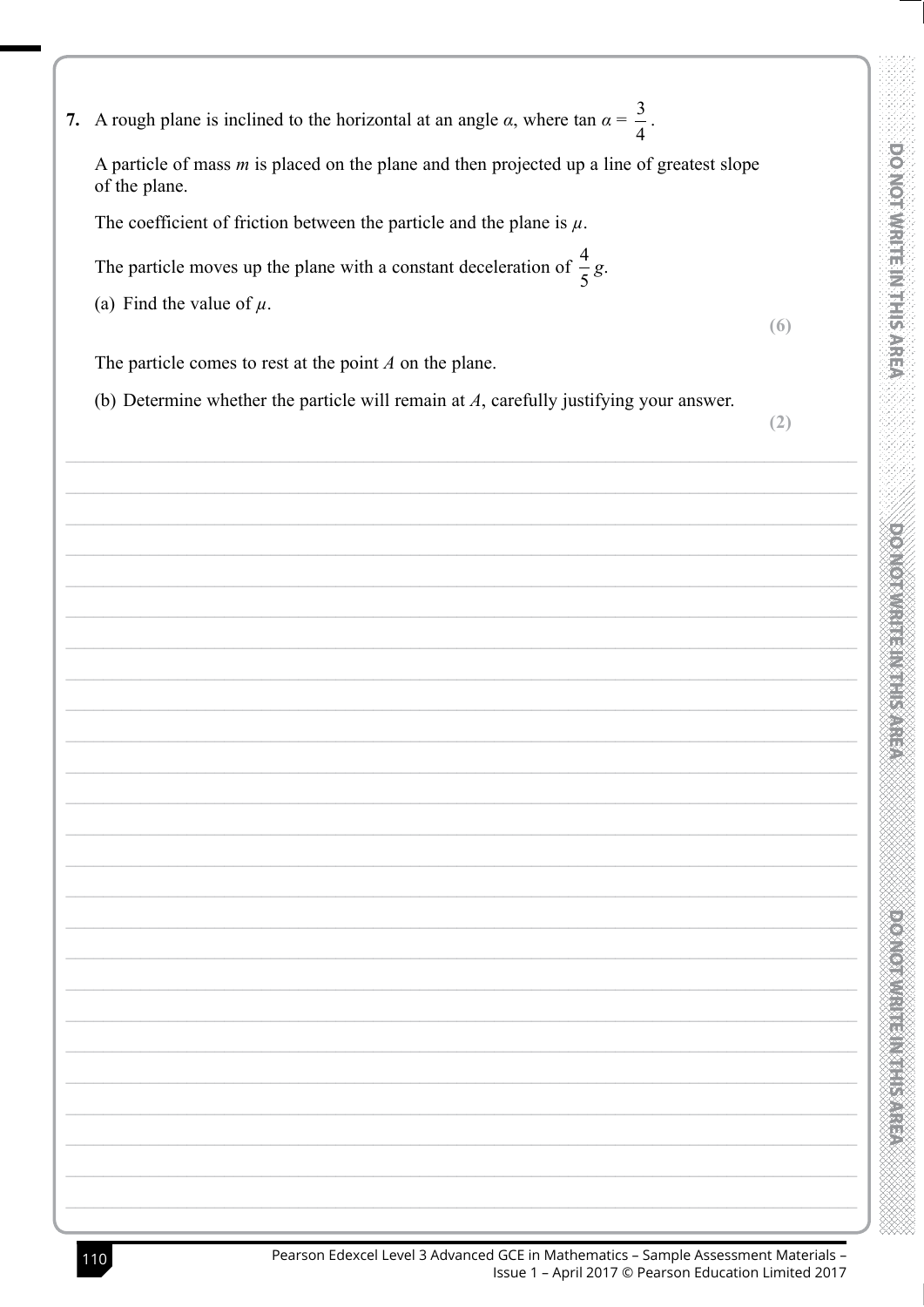| <b>Question 7 continued</b> |  |
|-----------------------------|--|
|                             |  |
|                             |  |
|                             |  |
|                             |  |
|                             |  |
|                             |  |
|                             |  |
|                             |  |
|                             |  |
|                             |  |
|                             |  |
|                             |  |
|                             |  |
|                             |  |
|                             |  |
|                             |  |
|                             |  |
|                             |  |
|                             |  |
|                             |  |
|                             |  |
|                             |  |
|                             |  |
|                             |  |
|                             |  |
|                             |  |
|                             |  |
|                             |  |
|                             |  |
|                             |  |
|                             |  |
|                             |  |
|                             |  |
|                             |  |
|                             |  |
|                             |  |
|                             |  |
|                             |  |
|                             |  |
|                             |  |
|                             |  |
|                             |  |
|                             |  |
|                             |  |
|                             |  |
|                             |  |
|                             |  |
|                             |  |
|                             |  |
|                             |  |

**SOLON HENDER ADE**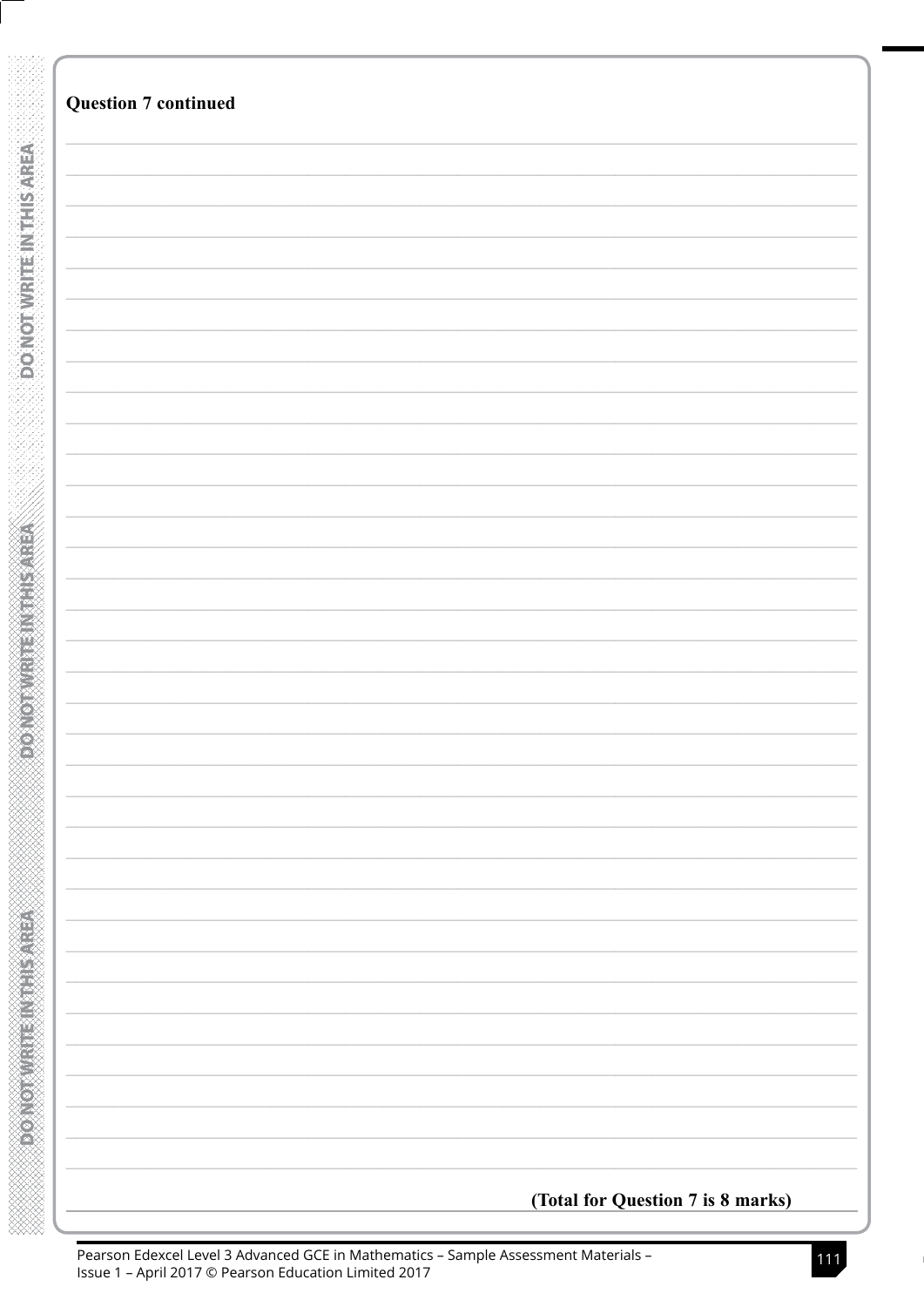| 8. | [In this question i and j are horizontal unit vectors due east and due north respectively]                    |     |
|----|---------------------------------------------------------------------------------------------------------------|-----|
|    | A radio controlled model boat is placed on the surface of a large pond.                                       |     |
|    | The boat is modelled as a particle.                                                                           |     |
|    | At time $t = 0$ , the boat is at the fixed point O and is moving due north with speed 0.6 m s <sup>-1</sup> . |     |
|    | Relative to $O$ , the position vector of the boat at time $t$ seconds is $r$ metres.                          |     |
|    | At time $t = 15$ , the velocity of the boat is $(10.5\mathbf{i} - 0.9\mathbf{j}) \text{ m s}^{-1}$ .          |     |
|    | The acceleration of the boat is constant.                                                                     |     |
|    | (a) Show that the acceleration of the boat is $(0.7\mathbf{i} - 0.1\mathbf{j}) \text{ m s}^{-2}$ .            |     |
|    |                                                                                                               | (2) |
|    | (b) Find $\mathbf r$ in terms of $t$ .<br>(2)                                                                 |     |
|    | (c) Find the value of $t$ when the boat is north-east of $O$ .                                                |     |
|    |                                                                                                               | (3) |
|    | (d) Find the value of $t$ when the boat is moving in a north-east direction.                                  |     |
|    |                                                                                                               | (3) |
|    |                                                                                                               |     |
|    |                                                                                                               |     |
|    |                                                                                                               |     |
|    |                                                                                                               |     |
|    |                                                                                                               |     |
|    |                                                                                                               |     |
|    |                                                                                                               |     |
|    |                                                                                                               |     |
|    |                                                                                                               |     |
|    |                                                                                                               |     |
|    |                                                                                                               |     |
|    |                                                                                                               |     |
|    |                                                                                                               |     |
|    |                                                                                                               |     |
|    |                                                                                                               |     |
|    |                                                                                                               |     |

 $\mathcal{D}_\epsilon$ 

**DOMESTIC NEWSFILM**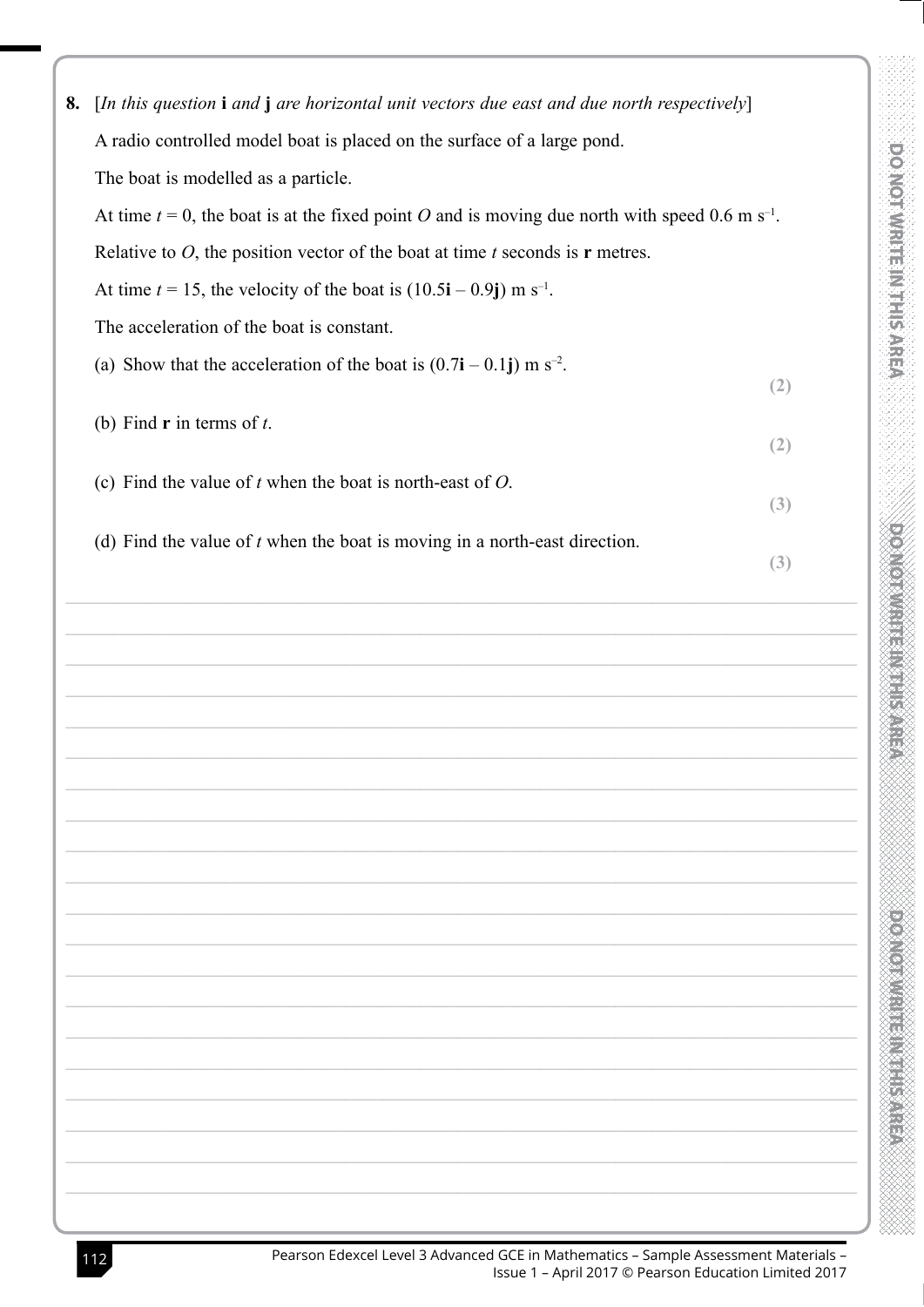|                          | <b>Question 8 continued</b>        |
|--------------------------|------------------------------------|
|                          |                                    |
|                          |                                    |
|                          |                                    |
|                          |                                    |
|                          |                                    |
|                          |                                    |
|                          |                                    |
| <b>DONORWAY HE WATER</b> |                                    |
|                          |                                    |
|                          |                                    |
|                          |                                    |
|                          |                                    |
|                          |                                    |
|                          |                                    |
|                          |                                    |
|                          |                                    |
|                          |                                    |
|                          |                                    |
|                          |                                    |
|                          |                                    |
|                          |                                    |
|                          |                                    |
|                          |                                    |
|                          |                                    |
|                          |                                    |
|                          |                                    |
|                          |                                    |
|                          |                                    |
|                          |                                    |
|                          |                                    |
|                          |                                    |
|                          |                                    |
|                          |                                    |
|                          |                                    |
|                          |                                    |
|                          |                                    |
|                          |                                    |
|                          |                                    |
|                          |                                    |
|                          |                                    |
|                          |                                    |
|                          |                                    |
|                          |                                    |
|                          |                                    |
|                          |                                    |
|                          |                                    |
|                          |                                    |
|                          |                                    |
|                          |                                    |
|                          |                                    |
|                          |                                    |
|                          |                                    |
|                          |                                    |
|                          |                                    |
|                          |                                    |
|                          |                                    |
|                          |                                    |
|                          |                                    |
|                          |                                    |
|                          |                                    |
|                          |                                    |
|                          |                                    |
|                          |                                    |
|                          | (Total for Question 8 is 10 marks) |
|                          |                                    |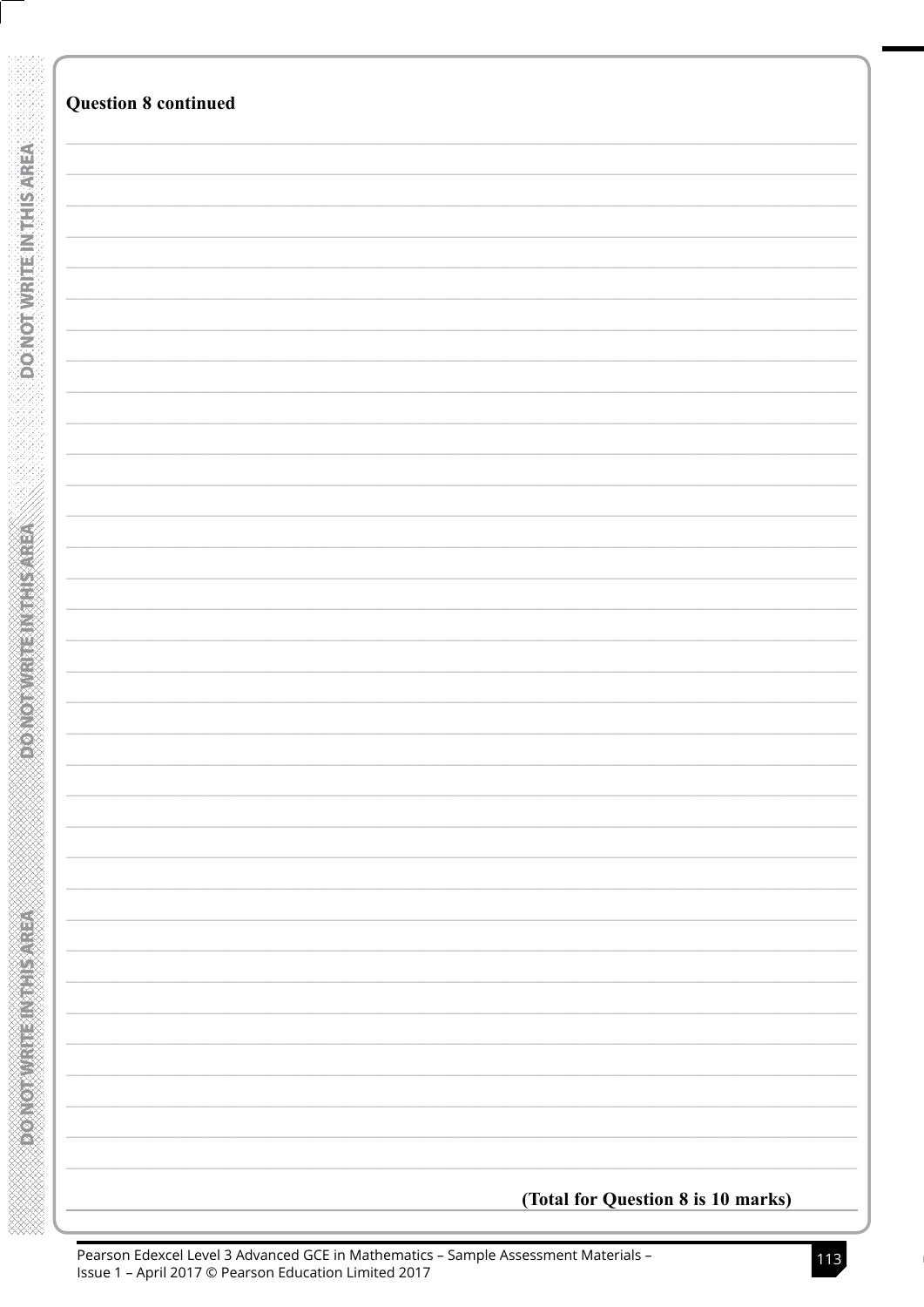

**Figure 1** A uniform ladder  $AB$ , of length  $2a$  and weight W, has its end  $A$  on rough horizontal ground. The coefficient of friction between the ladder and the ground is  $\frac{1}{4}$ . The end  $B$  of the ladder is resting against a smooth vertical wall, as shown in Figure 1. A builder of weight  $7W$  stands at the top of the ladder. To stop the ladder from slipping, the builder's assistant applies a horizontal force of magnitude  $P$  to the ladder at  $A$ , towards the wall. The force acts in a direction which is perpendicular to the wall. The ladder rests in equilibrium in a vertical plane perpendicular to the wall and makes an angle  $\alpha$  with the horizontal ground, where tan  $\alpha = \frac{5}{2}$ . The builder is modelled as a particle and the ladder is modelled as a uniform rod. (a) Show that the reaction of the wall on the ladder at B has magnitude  $3W$ .  $(5)$ (b) Find, in terms of  $W$ , the range of possible values of  $P$  for which the ladder remains in equilibrium.  $(5)$ Often in practice, the builder's assistant will simply stand on the bottom of the ladder. (c) Explain briefly how this helps to stop the ladder from slipping.  $(3)$ 

9.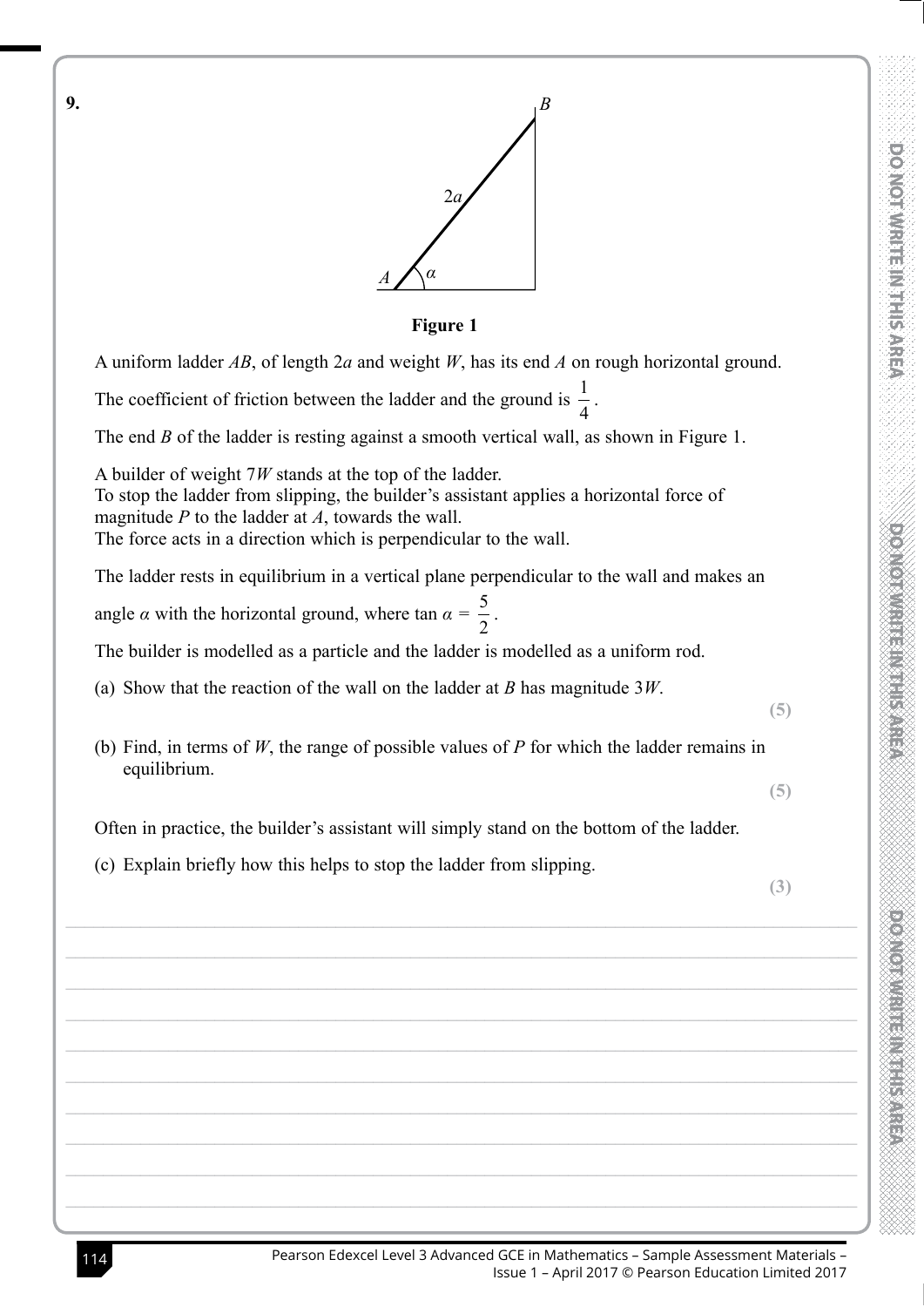| <b>Question 9 continued</b> |  |  |  |
|-----------------------------|--|--|--|
|                             |  |  |  |
|                             |  |  |  |
|                             |  |  |  |
|                             |  |  |  |
|                             |  |  |  |
|                             |  |  |  |
|                             |  |  |  |
|                             |  |  |  |
|                             |  |  |  |
|                             |  |  |  |
|                             |  |  |  |
|                             |  |  |  |
|                             |  |  |  |
|                             |  |  |  |
|                             |  |  |  |
|                             |  |  |  |
|                             |  |  |  |
|                             |  |  |  |
|                             |  |  |  |
|                             |  |  |  |
|                             |  |  |  |
|                             |  |  |  |
|                             |  |  |  |
|                             |  |  |  |
|                             |  |  |  |
|                             |  |  |  |
|                             |  |  |  |
|                             |  |  |  |
|                             |  |  |  |
|                             |  |  |  |
|                             |  |  |  |
|                             |  |  |  |
|                             |  |  |  |
|                             |  |  |  |
|                             |  |  |  |
|                             |  |  |  |
|                             |  |  |  |
|                             |  |  |  |
|                             |  |  |  |
|                             |  |  |  |
|                             |  |  |  |
|                             |  |  |  |
|                             |  |  |  |
|                             |  |  |  |
|                             |  |  |  |
|                             |  |  |  |
|                             |  |  |  |
|                             |  |  |  |
|                             |  |  |  |
|                             |  |  |  |
|                             |  |  |  |
|                             |  |  |  |
|                             |  |  |  |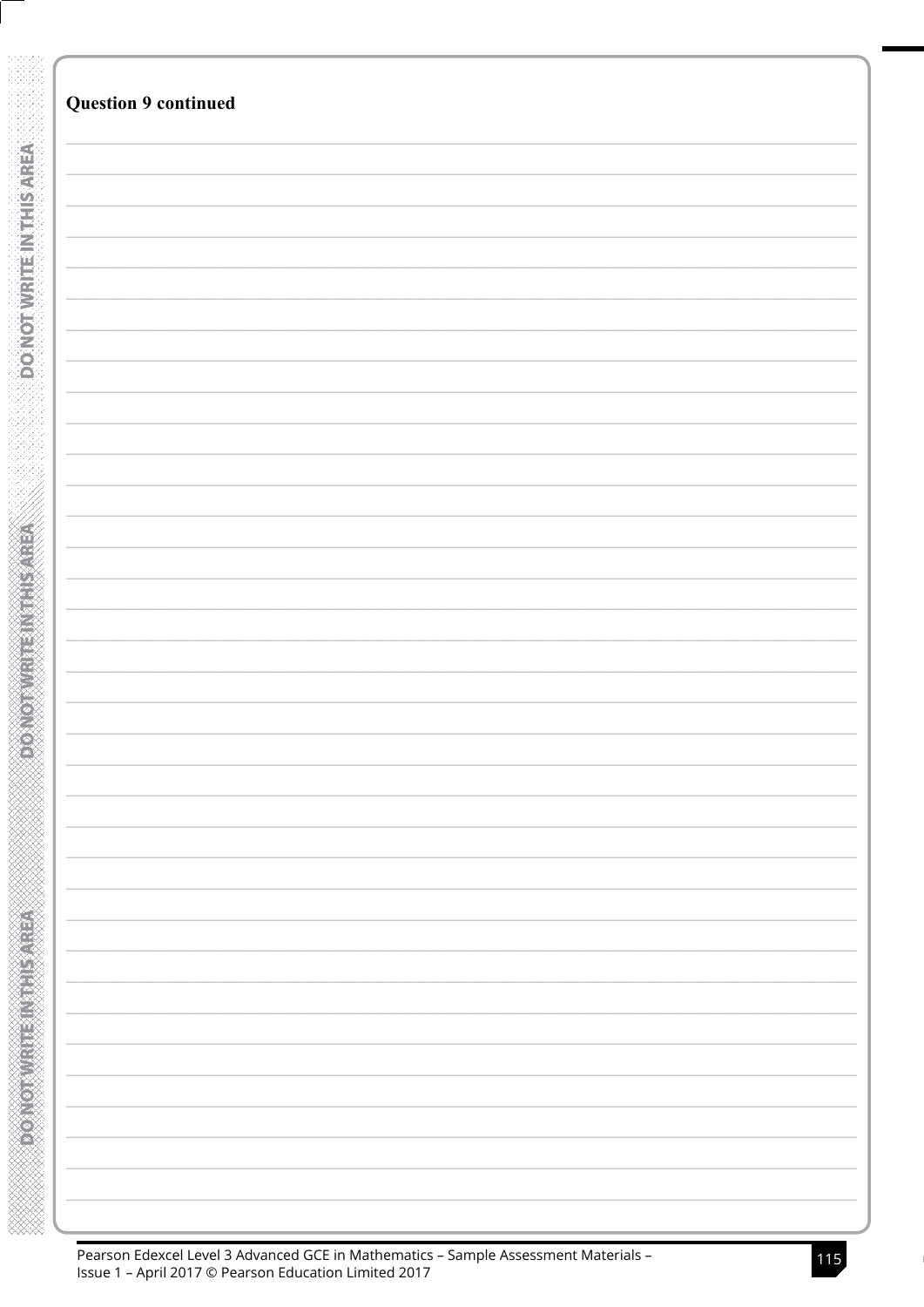| <b>Question 9 continued</b> |                             |
|-----------------------------|-----------------------------|
|                             |                             |
|                             |                             |
|                             |                             |
|                             | OO                          |
|                             |                             |
|                             | <b>Nonvinential Princip</b> |
|                             |                             |
|                             |                             |
|                             |                             |
|                             |                             |
|                             |                             |
|                             |                             |
|                             |                             |
|                             |                             |
|                             |                             |
|                             |                             |
|                             | n<br>Ed                     |
|                             |                             |
|                             |                             |
|                             |                             |
|                             |                             |
|                             |                             |
|                             |                             |
|                             |                             |
|                             |                             |
|                             |                             |
|                             |                             |
|                             |                             |
|                             |                             |
|                             |                             |
|                             |                             |
|                             |                             |
|                             |                             |
|                             |                             |
|                             |                             |
|                             |                             |
|                             |                             |
|                             |                             |
|                             |                             |
|                             |                             |
|                             |                             |
|                             |                             |
|                             |                             |
|                             |                             |
|                             |                             |
|                             |                             |
|                             |                             |
|                             |                             |
|                             |                             |
|                             |                             |
|                             |                             |
|                             |                             |
|                             |                             |
|                             |                             |
|                             |                             |
|                             |                             |
|                             |                             |
|                             |                             |
|                             |                             |
|                             |                             |
|                             |                             |
|                             |                             |
|                             |                             |
|                             |                             |
|                             |                             |
|                             |                             |
|                             |                             |
|                             |                             |
|                             |                             |
|                             |                             |
|                             |                             |
|                             |                             |
|                             |                             |
|                             |                             |
|                             |                             |
|                             |                             |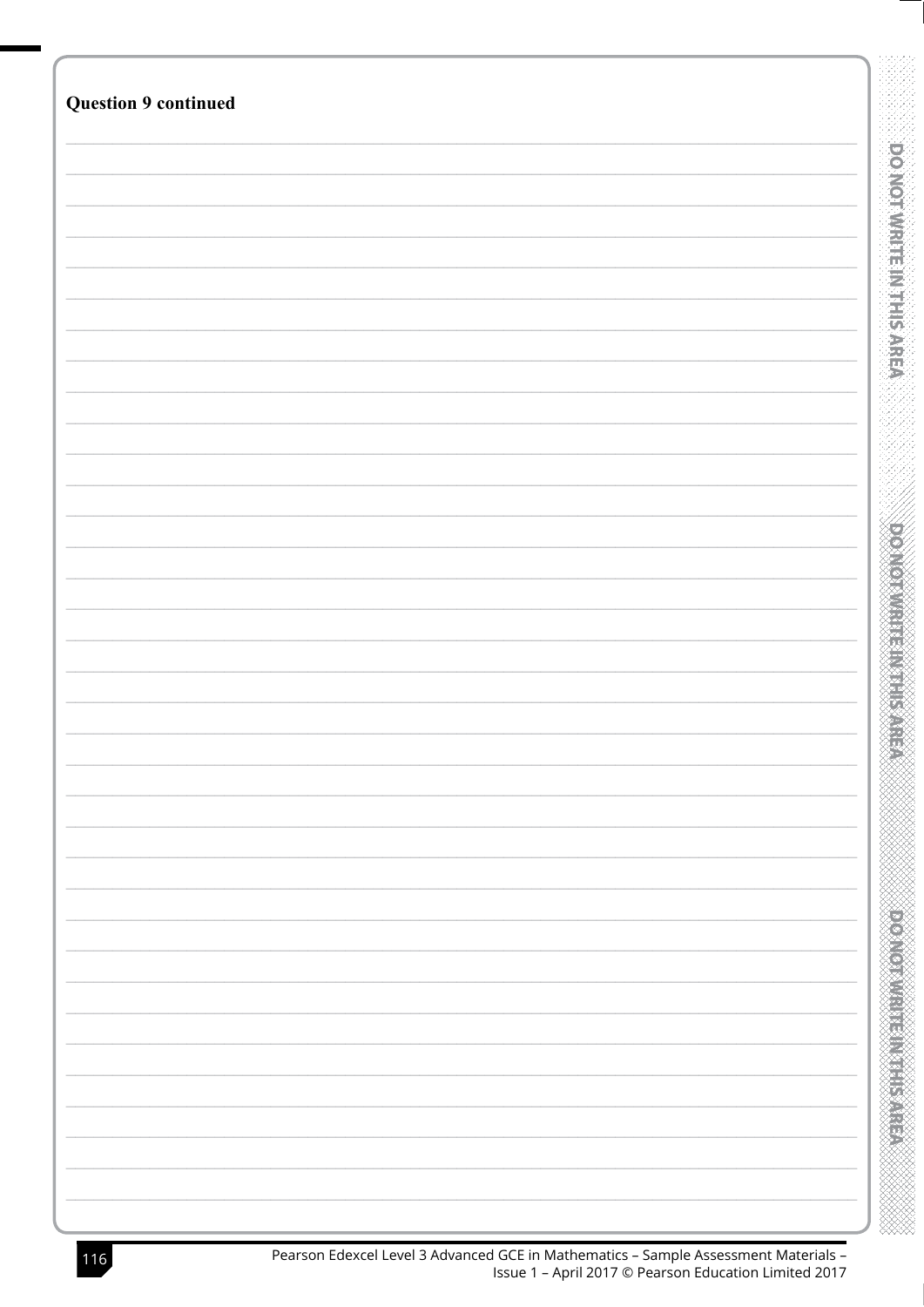| <b>Question 9 continued</b>        |
|------------------------------------|
|                                    |
|                                    |
|                                    |
|                                    |
|                                    |
|                                    |
|                                    |
|                                    |
|                                    |
|                                    |
|                                    |
|                                    |
|                                    |
|                                    |
|                                    |
|                                    |
|                                    |
|                                    |
|                                    |
|                                    |
|                                    |
|                                    |
|                                    |
|                                    |
|                                    |
|                                    |
|                                    |
|                                    |
|                                    |
|                                    |
|                                    |
|                                    |
|                                    |
|                                    |
|                                    |
|                                    |
|                                    |
|                                    |
|                                    |
|                                    |
|                                    |
|                                    |
|                                    |
|                                    |
|                                    |
|                                    |
|                                    |
|                                    |
|                                    |
|                                    |
|                                    |
|                                    |
|                                    |
|                                    |
|                                    |
|                                    |
|                                    |
|                                    |
| (Total for Question 9 is 13 marks) |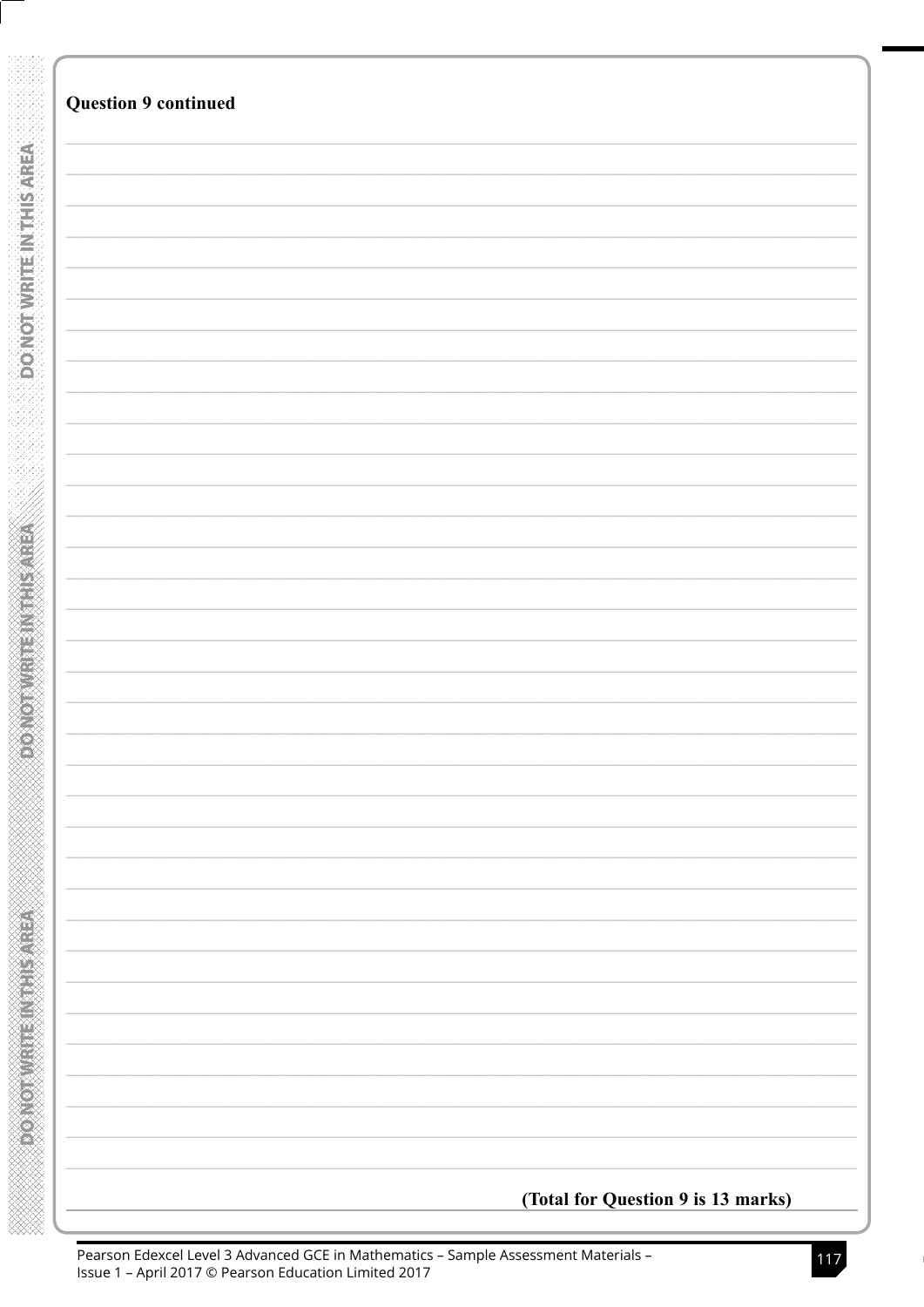

## Figure 2

A boy throws a stone with speed  $U$ ms<sup>-1</sup> from a point O at the top of a vertical cliff. The point  $O$  is 18 m above sea level.

The stone is thrown at an angle  $\alpha$  above the horizontal, where  $\tan \alpha = \frac{3}{4}$ .

The stone hits the sea at the point  $S$  which is at a horizontal distance of  $36$  m from the foot of the cliff, as shown in Figure 2.

The stone is modelled as a particle moving freely under gravity with  $g = 10 \text{ m s}^{-2}$ 

Find

- (a) the value of  $U$ ,
- (b) the speed of the stone when it is 10.8 m above sea level, giving your answer to 2 significant figures.
- (c) Suggest two improvements that could be made to the model.

 $(2)$ 

 $(5)$ 

 $(6)$ 

**DONOTIVE IN EXPERI** 

10.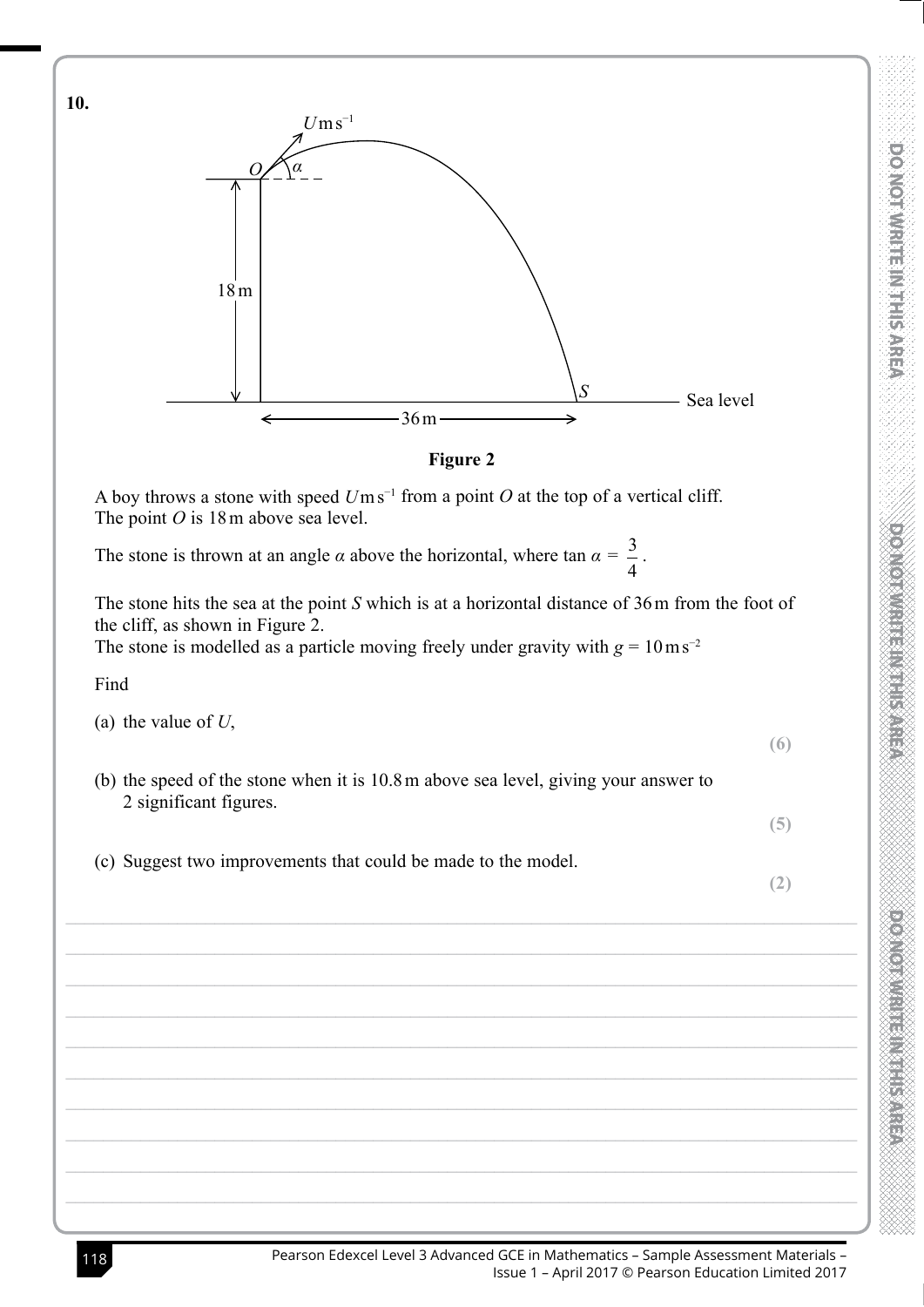|                             | Question 10 continued |
|-----------------------------|-----------------------|
|                             |                       |
|                             |                       |
|                             |                       |
|                             |                       |
|                             |                       |
|                             |                       |
|                             |                       |
|                             |                       |
|                             |                       |
| <b>DO MOTHER TELESPRIES</b> |                       |
|                             |                       |
|                             |                       |
|                             |                       |
|                             |                       |
|                             |                       |
|                             |                       |
|                             |                       |
|                             |                       |
|                             |                       |
|                             |                       |
|                             |                       |
|                             |                       |
|                             |                       |
|                             |                       |
|                             |                       |
|                             |                       |
|                             |                       |
|                             |                       |
|                             |                       |
|                             |                       |
|                             |                       |
|                             |                       |
|                             |                       |
|                             |                       |
|                             |                       |
|                             |                       |
|                             |                       |
|                             |                       |
|                             |                       |
| $\overline{\mathcal{L}}$    |                       |
|                             |                       |
|                             |                       |
|                             |                       |
|                             |                       |
|                             |                       |
|                             |                       |
|                             |                       |
|                             |                       |
|                             |                       |
|                             |                       |
|                             |                       |
|                             |                       |
|                             |                       |
|                             |                       |
|                             |                       |
|                             |                       |
|                             |                       |
|                             |                       |
|                             |                       |
|                             |                       |
|                             |                       |
|                             |                       |
|                             |                       |
|                             |                       |
|                             |                       |
|                             |                       |
|                             |                       |
|                             |                       |
|                             |                       |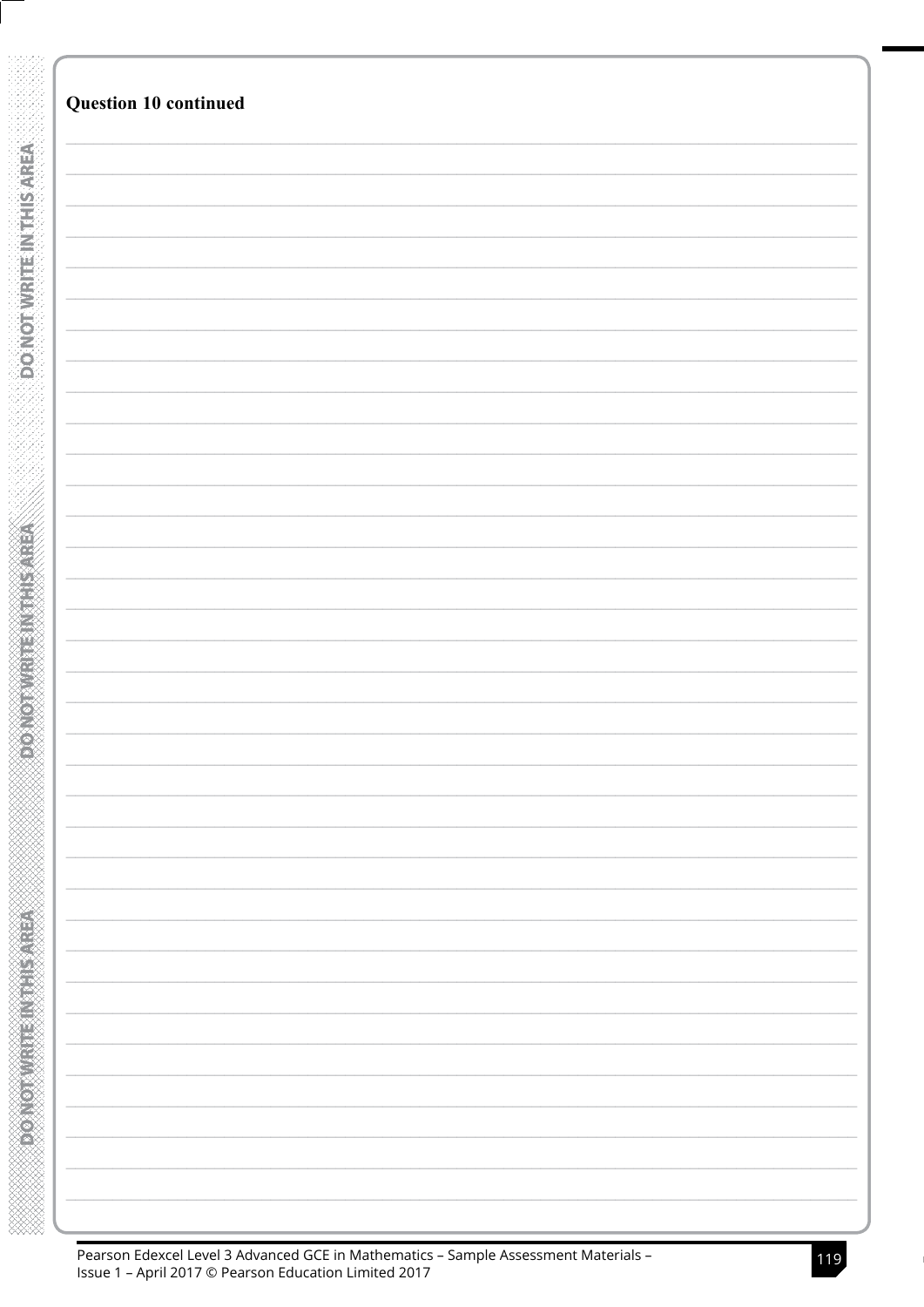| Question 10 continued |                     |
|-----------------------|---------------------|
|                       |                     |
|                       |                     |
|                       |                     |
|                       | OO                  |
|                       | <b>Morwitherman</b> |
|                       |                     |
|                       |                     |
|                       |                     |
|                       |                     |
|                       |                     |
|                       |                     |
|                       |                     |
|                       |                     |
|                       |                     |
|                       |                     |
|                       |                     |
|                       | <b>DARIT</b>        |
|                       |                     |
|                       |                     |
|                       |                     |
|                       |                     |
|                       |                     |
|                       |                     |
|                       |                     |
|                       |                     |
|                       |                     |
|                       |                     |
|                       |                     |
|                       |                     |
|                       |                     |
|                       |                     |
|                       |                     |
|                       |                     |
|                       |                     |
|                       |                     |
|                       |                     |
|                       |                     |
|                       |                     |
|                       |                     |
|                       |                     |
|                       |                     |
|                       |                     |
|                       |                     |
|                       |                     |
|                       |                     |
|                       |                     |
|                       |                     |
|                       |                     |
|                       |                     |
|                       |                     |
|                       |                     |
|                       |                     |
|                       |                     |
|                       |                     |
|                       |                     |
|                       |                     |
|                       |                     |
|                       |                     |
|                       |                     |
|                       |                     |
|                       |                     |
|                       |                     |
|                       |                     |
|                       |                     |
|                       |                     |
|                       |                     |
|                       |                     |
|                       |                     |
|                       |                     |
|                       |                     |
|                       |                     |
|                       |                     |
|                       |                     |
|                       |                     |
|                       |                     |